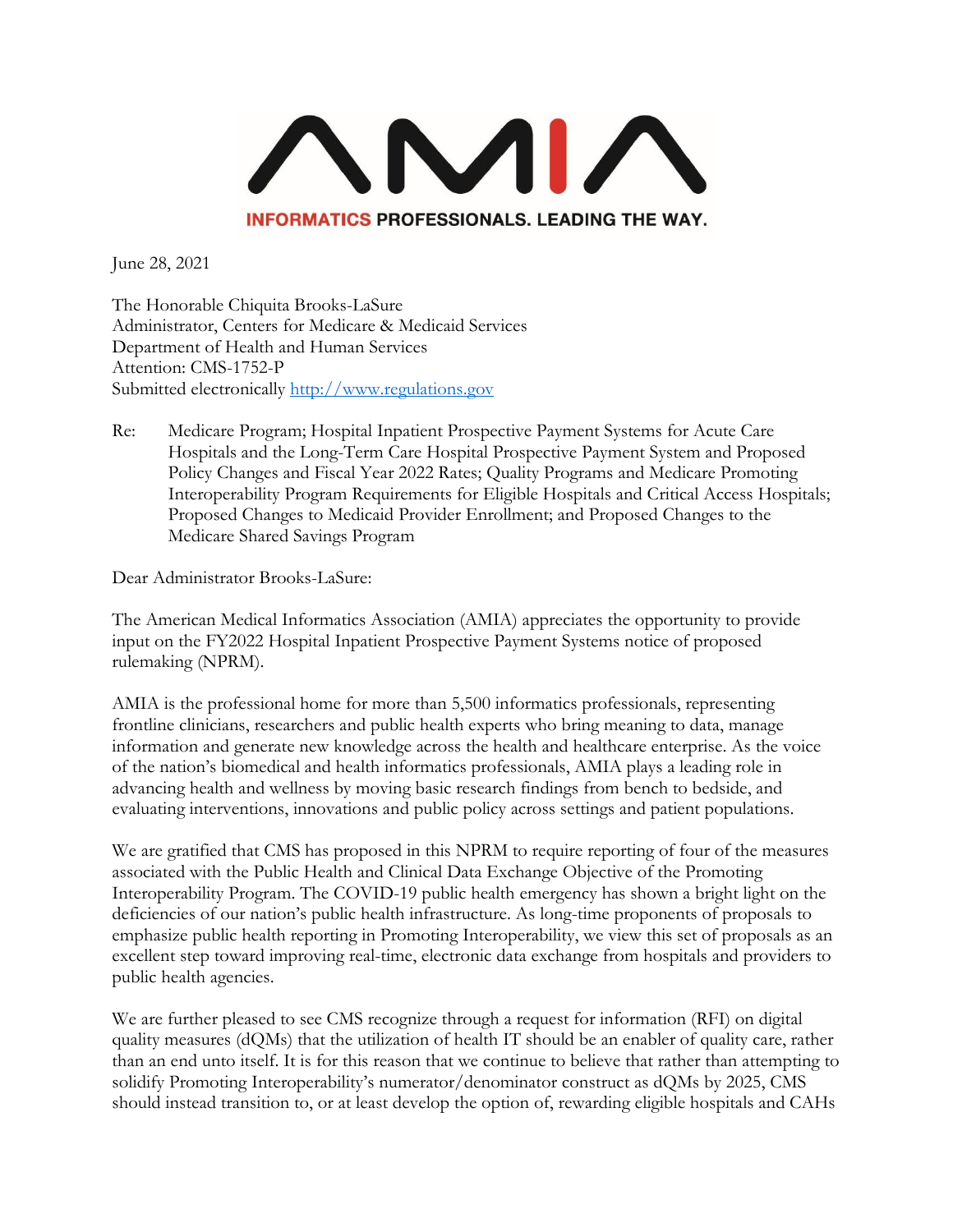

for reporting hospital-developed improvement activities ("Inpatient Improvement Activities) that necessarily leverage certified health IT (CEHRT)

Below we offer additional comments and recommendations in response to select questions and RFIs in the proposed rule. We hope our comments are helpful as you undertake this important work. Should you have any questions or require additional information, please contact Scott Weinberg at [scott@amia.org](mailto:scott@amia.org) or 240-479-2134. We thank CMS for the opportunity to comment and look forward to continued dialogue.

Sincerely,

Patrican Orper

Patricia C. Dykes, PhD, RN, FAAN, FACMI AMIA President and Chair, AMIA Board of Directors Program Director Research Center for Patient Safety, Research, and Practice Brigham and Women's Hospital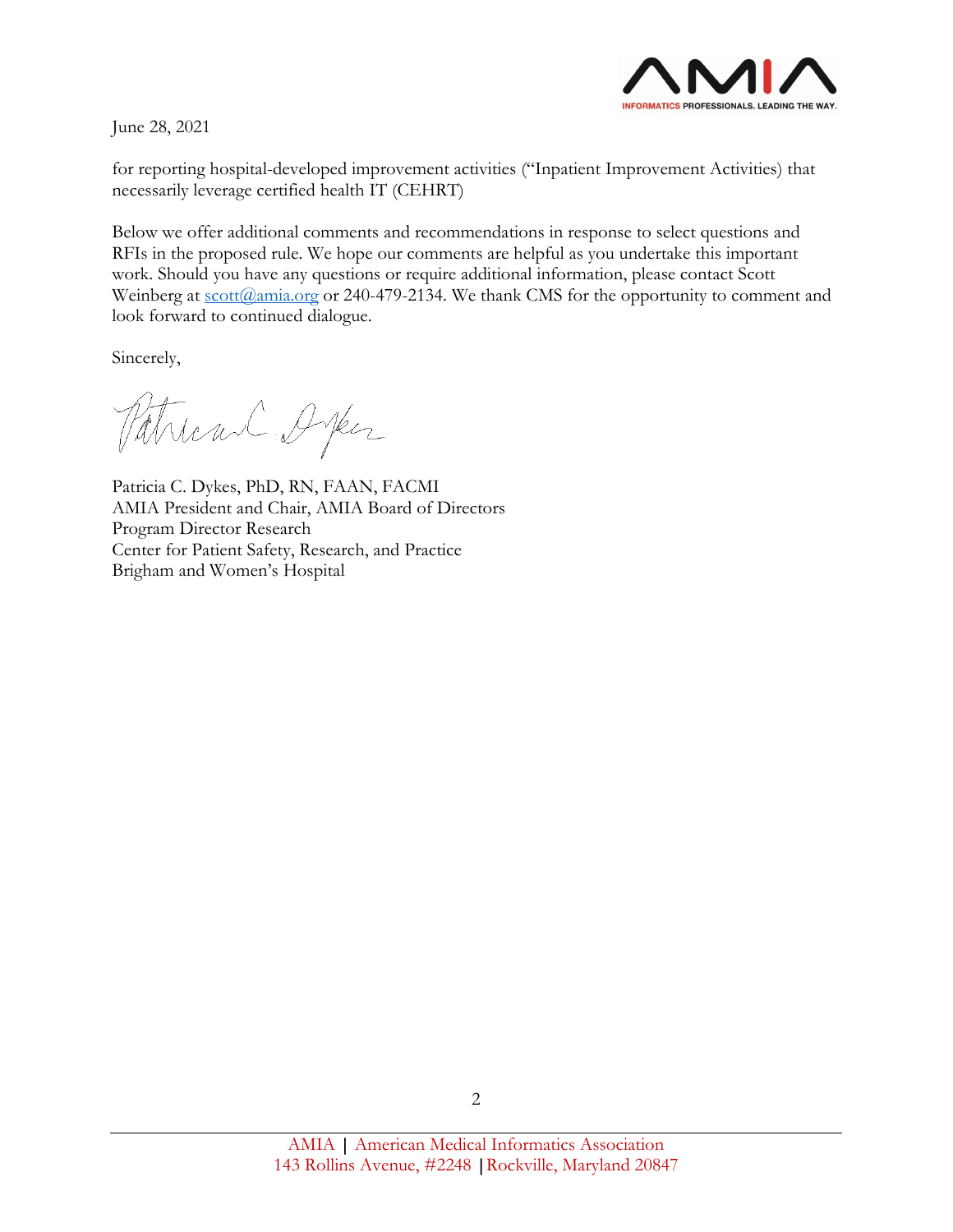*(Enclosed: Detailed AMIA Comments regarding CMS' FY22 IPPS NPRM)*

## **Proposed EHR Reporting Periods in CY 2023 and CY 2024**

For CY 2023, CMS proposes to continue the EHR reporting period of a minimum of any continuous 90-day period for new and returning participants in the Medicare Promoting Interoperability Program. For CY 2024, it is proposing an EHR reporting period of a minimum of any continuous 180-day period for new and returning participants in the Medicare Promoting Interoperability Program.

**AMIA Comments:** AMIA agrees with CMS's reasoning in the NPRM and supports the continuation of this flexibility that will allow more eligible hospitals and CAHs to successfully participate in the PI Program in CY 2023. Further, we support increasing the number of days in the reporting period for CY 2024. The 90-day reporting period flexibility was previously warranted, but we believe that as participants have gained more experience with EHR and reporting, the number of days should be increased. While we also believe that the effect on provider burden will be minimal, we strongly encourage CMS to monitor the effect of a 180-day reporting period on workflow and provider burden.

### **Proposed Changes to the Query of Prescription Drug Monitoring Program Measure under the Electronic Prescribing Objective**

CMS is again proposing to make the Query of PDMP measure optional in CY 2022, while increasing its associated bonus points from 5 points to 10 points.

**AMIA Comments:** AMIA supports the proposal to make the Query the PDMP measure optional for another year. In previous years, we did not believe such a measure should be required until certified health IT (CEHRT) supported it. We recommended that CMS work closely with ONC and its Certification Program to ensure standards are adopted by health IT to enable functionalities in support EHR-PDMP integration. We nonetheless note, as does the NPRM, the recent progress in the availability of both standardized APIs and updated standards for e-prescribing within CEHRT.

| To what degree would all eligible hospitals and | There are three variables that factor into an   |
|-------------------------------------------------|-------------------------------------------------|
| CAHs be prepared to report on the current       | eligible hospital's readiness to report on the  |
| attestation-based Query of PDMP measure in      | Query the PDMP measure: the state of the        |
| the near future? What additional considerations | EHR, the specific state PDMP's readiness, and   |
| would need to be addressed before               | the level of integration with the e-prescribing |
| transitioning to a performance-based version of | infrastructure and platform. We note that       |
| the measure?                                    | hospitals who are using up-to-date CEHRT        |
|                                                 | should be able to meet this measure easily and  |
|                                                 | routinely. While we could support making this   |
|                                                 | measure required in the near future, we do not  |
|                                                 | support transitioning the measure to a          |
|                                                 | performance-based one and urge CMS to keep      |
|                                                 | the measure attestation-based.                  |
| Would changes to the Query of PDMP              | We recommend adding an attestation statement    |
| measure be necessary to accommodate other       | to the measure as to whether other systems      |
| technical approaches that may be implemented    | were used to obtain prescription data.          |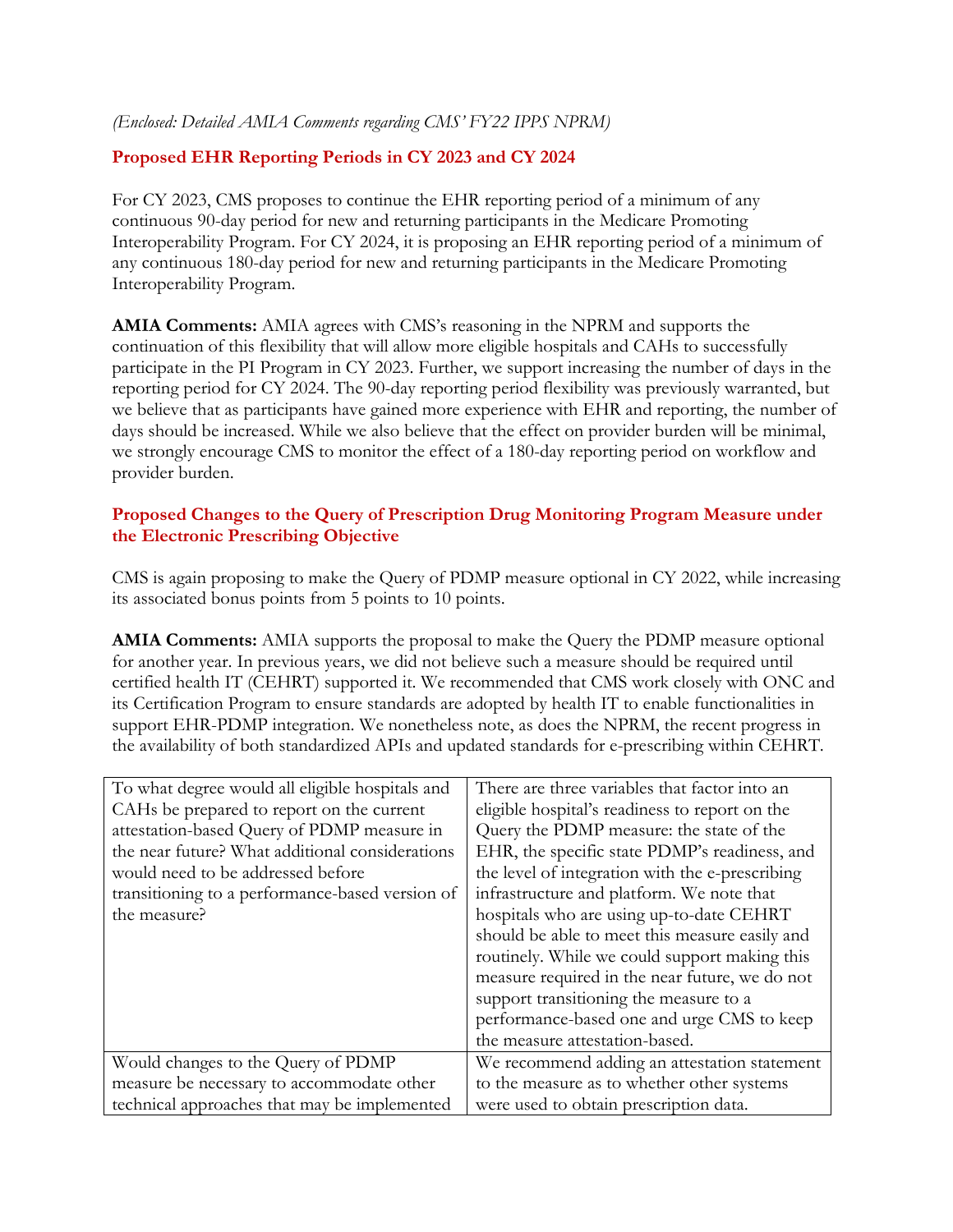

| in the future, such as exchange of information<br>with a PDMP or with multiple PDMPs using<br>HL7® FHIR®? |                                                 |
|-----------------------------------------------------------------------------------------------------------|-------------------------------------------------|
| What, if any, exclusions should be made                                                                   | We do not believe there should be exclusions    |
| available as part of the measure's specifications                                                         | for this measure.                               |
| with regard to eligible hospitals and CAHs?                                                               |                                                 |
| When will State PDMPs be ready to effectively                                                             | We note that APIs have been activated in some   |
| exchange data with provider systems using                                                                 | PDMPs, but we do believe they are widely used   |
| HL7® FHIR® to support this measure? What                                                                  | yet.                                            |
| are the most common standards and                                                                         |                                                 |
| approaches used to access PDMP data through                                                               |                                                 |
| provider systems currently?                                                                               |                                                 |
| What technical considerations exist for                                                                   | Health information exchanges (HIE) have         |
| intrastate vs. interstate PDMP queries? How                                                               | strong potential in expanding access to PDMP    |
| could health information exchange networks                                                                | data. However, while many, if not most state    |
| play a role in expanding access to PDMP data?                                                             | PDMPs can access data from other states, the    |
| In what ways could FHIR® applications be                                                                  | ability of HIEs to provide controlled substance |
| supported to safely share PDMP data within a                                                              | prescription and fill data (depending on state) |
| clinician's workflow?                                                                                     | remains to be seen. These interfaces are not    |
|                                                                                                           | FHIR-based at present, and an effort to         |
|                                                                                                           | convert well-functioning PDMP query-            |
|                                                                                                           | response interfaces to FHIR does not appear to  |
|                                                                                                           | us to be a top priority.                        |

### **Proposed Changes to the Provide Patients Electronic Access to Their Health Information Measure Under the Provider to Patient Exchange Objective**

CMS is proposing to, beginning in CY 2022, modify the Provide Patients Electronic Access to Their Health Information measure to require eligible hospitals and CAHs to ensure that patient health information remains available to the patient (or patient-authorized representative) to access indefinitely and using any application of their choice that is configured to meet the technical specifications of the API in the eligible hospital or CAH's CEHRT. The proposed requirement would include all patient health information from encounters on or after January 1, 2016.

**AMIA Comments:** AMIA supports this proposal, including the proposed January 1, 2016 lookback date. We appreciate CMS's efforts to align the date with the date of service start date finalized in the Patient Access and Interoperability final rule.

# **Health Information Exchange Objective: Engagement in Bi-directional Exchange Through Health Information Exchange (HIE)**

CMS is proposing to add a new HIE Bi-Directional Exchange measure to the HIE objective as an optional alternative to the Support Electronic Referral Loops by Sending Health Information measure and the Support Electronic Referral Loops by Receiving and Reconciling Health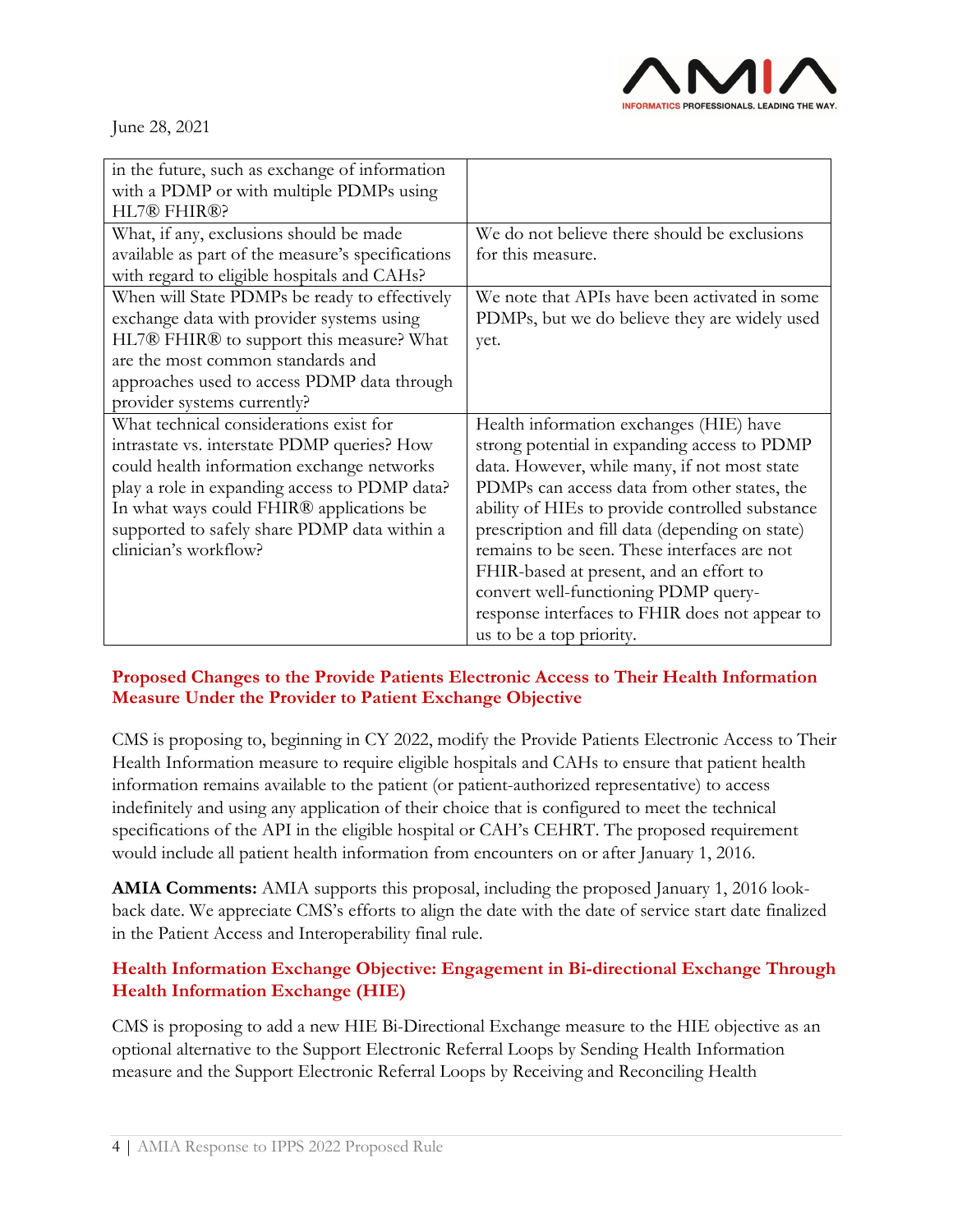

Information measure. This measure would be reported by attestation and would require a yes/no response.

**AMIA Comments:** AMIA supports the inclusion of the proposed optional HIE Bi-Directional Exchange measure and is gratified to see that CMS is proposing that this measure be reported by attestation, requiring a yes/no response. We have argued previously<sup>[1](#page-4-0)</sup> that CMS should be charting a course towards ending numerator/denominator measurement and we see this measure as another step in that direction.

We further applaud CMS for the proposal that to successfully attest to this measure, the eligible hospital or CAH must use the capabilities defined for CEHRT to engage in bi-directional exchange via the HIE. We believe that the eligible hospital or CAH's CEHRT should be integrated with the HIE for purposes of bidirectional information exchange and the clinicians can engage in such exchange without leaving the EHR environment. Thus, we fear that the third attestation statement that, "Using the functions of CEHRT to support bi-directional exchange with an HIE." is not specific enough. As currently written, it may even allow for the use of non-integrated HIEs that are easy to join, but do not support information exchange in a practical sense. We therefore recommend that certain specific CEHRT certification criteria be mentioned as being involved in the exchange of data via an HIE, such as the API criteria, the transition of care criterion, or the clinical information reconciliation and incorporation criterion, as defined by the 21st Century Cures Act final rule.

Finally, we note that that there is no consensus opinion on what an "HIE" is. One approach may be to allow eligible clinicians to select from a CMS-approved list whether they participate in open, regional HIEs, or vendor-specific or private HIEs, such as Epic's CareEverywhere (recognizing its potential limitations in exchanging data with open or regional HIEs). Further criteria could state that any other eligible hospital in the attesting clinician's medical service area must also be able to exchange their data via the HIE if they choose to do so.

CMS should also support the eHealth Initiative or the Strategic Health Information Exchange Collaborative (SHIEC), which is a national collaborative representing HIEs and their strategic business and technology partners. We further welcome CMS's commitment in the NPRM to explore ways to provide further guidance and/or update this measure to align with the use of health information networks that participate in the Trusted Exchange Framework and Common Agreement (TEFCA) in the future. CMS should continue to engage with the Sequoia Project, the recognized coordinating entity named by ONC to create the Common Agreement component of the TEFCA.

### **Modifications to the Public Health and Clinical Data Exchange Objective**

CMS is proposing to require four of the measures associated with the Public Health and Clinical Data Exchange Objective, beginning with the EHR reporting period in CY 2022: Syndromic

<span id="page-4-0"></span><sup>1</sup> See AMIA's comments on the CY2020 PFS NPRM[: https://www.amia.org/sites/default/files/AMIA-Response](https://www.amia.org/sites/default/files/AMIA-Response-toCY2020-PFS-NPRM-Response.pdf)[toCY2020-PFS-NPRM-Response.pdf](https://www.amia.org/sites/default/files/AMIA-Response-toCY2020-PFS-NPRM-Response.pdf)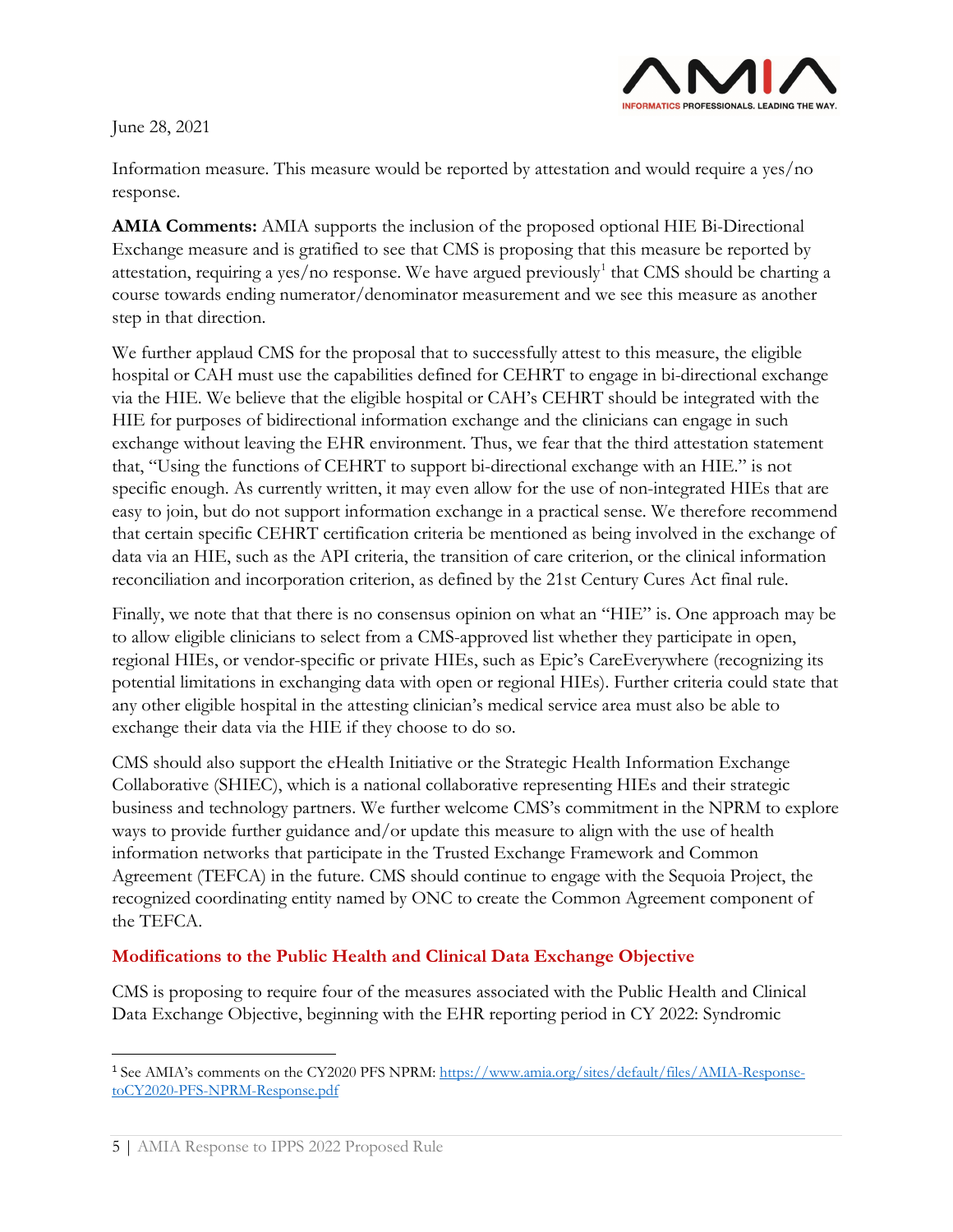

Surveillance Reporting; Immunization Registry Reporting; Electronic Case Reporting; and Electronic Reportable Laboratory Result Reporting.

**AMIA Comments:** AMIA enthusiastically supports this proposal. Even prior to the COVID-19 pandemic, we urged<sup>2</sup> CMS to make public health reporting a higher priority. Specifically, we recommended that "CMS evaluate effective priorities for nationwide interoperability between the public and private health sector to enhance coordination of care activities, reduce physician and administrative burden, and best manage the cost of public health." We are thus thrilled that CMS has proposed to elevate these important public health measures. The data collected will be invaluable to tracking disease resurgence, monitoring outbreaks, and determining efficacy of vaccines and their boosters, for both COVID-19 and other public health threats.

We nonetheless urge CMS to use all policy levers at its disposal to elevate the public health objective even more. First, we reiterate our recommendation<sup>[3](#page-5-1)</sup> to increase the total points available for the public health objective from 10 points to 20. CMS has demonstrated its commitment to public health with the proposal to requires all four measures, and this commitment should be reflected in the weighting of the points, as well.

Second, CMS should work with ONC to identify and require adherence to existing standards. Where such standards exist, adherence to them should be required to meet the Promoting Interoperability measures. For example, electronic case reporting could be achieved through participation in eCR Now, or by adhering to the HL7 CDA R2 eICR or FHIR eCR implementation guides, as referenced in ONC optional certification.

Finally, CMS should specify that reporting must also be as complete as possible. In order for them to be able to attest "yes" to actively sending data to a public health agency for the four use cases, providers and hospitals must also attest that the connections send all of the necessary information as part of the established feeds. For example, electronic case and electronic lab reports must include phone numbers, patient address, and race/ethnicity data at a greater than 95 percent completeness. Completeness of race and ethnicity data is critical to support health equity during the COVID-19 response and all reportable conditions. Additionally, complete information on reporter, provider, performing facility, and specimen type is integral to timely public health investigation and follow up. The USCDI can serve as a guidepost for the data that must be included. Attestations to the measures must confirm that they are sending complete data according to the percent selected, which can be verified with audits.

# **SAFER Guides**

CMS is proposing to add a new SAFER Guides measure to the Protect Patient Health Information objective beginning with the CY 2022 EHR reporting period. An eligible hospital or CAH would

<span id="page-5-1"></span><span id="page-5-0"></span><sup>2</sup> See AMIA's Response to CMS FY20 IPPS NPRM. June 24, 2019. Available at: <https://www.amia.org/sites/default/files/AMIA-Response-to-2020-IPPS-NPRM.pdf> <sup>3</sup> Ibid.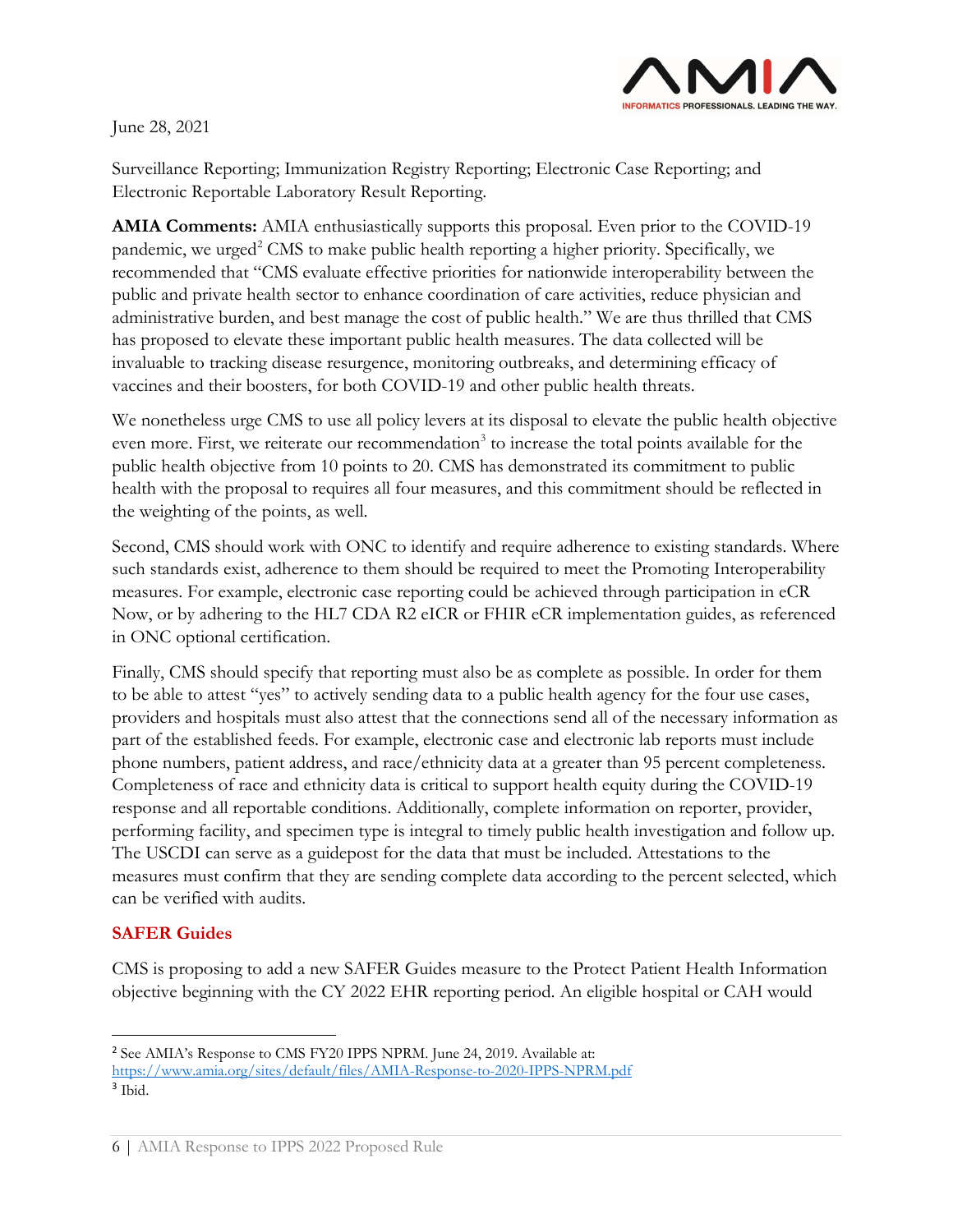

have to attest to having conducted an annual self-assessment of all nine SAFER Guides, at any point during the calendar year in which the EHR reporting period occurs, with one "yes/no" attestation statement accounting for a complete self-assessment using all nine guides.

**AMIA Comments:** AMIA supports CMS efforts to understand and address patient safety issues that may arise due to use of health IT, and thus supports the inclusion of this measure for CY 2022. We previously supported efforts to promote use of the SAFER Guides and policies to incentivize providers to use them and are thus please with this proposal. We further note that the same notion of incentive should apply to improving providers' cyber hygiene, in addition to health IT safety posture. We reiterate our view that CMS should abandon the construct of measure reporting in favor of an activity-based approach, which would enable organizations to demonstrate clinically meaningful use of health IT for their specific patient populations and priorities, without forcing novel enactment strategies. The approach we envisioned would replace functional measures prescribed by CMS with clinically-relevant Improvement Activities (IIAs), according to both local/regional priority and HHS strategy. We are thus pleased that CMS is proposing making this measures attestation-based.

AMIA believes that health IT safety is a responsibility shared among developers, healthcare organizations, clinicians, patients, and government stakeholders. However, while certain patient safety risks are pervasive across the health sector, others are unique to different providers and healthcare organizations. We recommend applying our approach to IIAs to EHR safety activities, in that healthcare organizations should receive PI Program credit for leveraging their unique EHR safety activities and/or procedures. While we had originally recommended that CMS encourage CMMI to initiate pilots to better understand what systems and controls are needed to support an IIA program, we see the area of EHR safety as a good opportunity to test this concept, as well.

# **Actions to Limit or Restrict the Compatibility or Interoperability of CEHRT**

CMS is proposing to remove from the Promoting Interoperability Program's prevention of information blocking attestation requirement:

- Statement 2: Implemented technologies, standards, policies, practices, and agreements reasonably calculated to ensure, to the greatest extent practicable and permitted by law, that the certified EHR technology was, at all relevant times: (1) Connected in accordance with applicable law; (2) compliant with all standards applicable to the exchange of information, including the standards, implementation specifications, and certification criteria adopted at 45 CFR part 170; (3) Implemented in a manner that allowed for timely access by patients to their electronic health information; and (4) Implemented in a manner that allowed for the timely, secure, and trusted bidirectional exchange of structured electronic health information with other health care providers (as defined by 42 U.S.C. 300jj(3)), including unaffiliated providers, and with disparate certified EHR technology and vendors.)
- Statement 3: Responded in good faith and in a timely manner to requests to retrieve or exchange electronic health information, including from patients, health care providers (as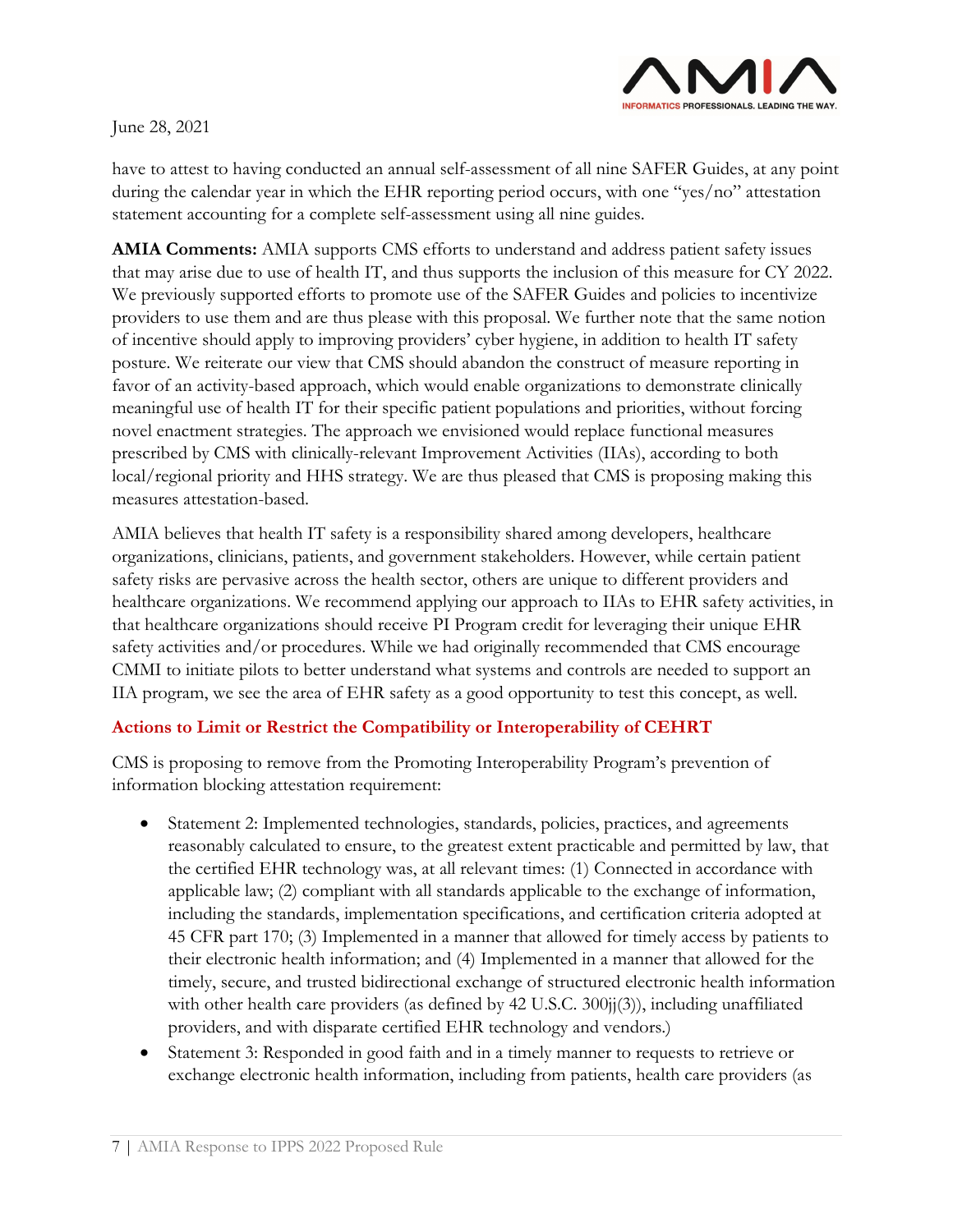

defined by 42 U.S.C. 300jj(3)), and other persons, regardless of the requestor's affiliation or technology vendor.

**AMIA Comments:** AMIA supports the removal of these attestation statements. We agree with CMS's reasoning that this will lessen confusion for stakeholders who are trying to comply with ONC's information blocking regulations.

## **Proposed Changes to the Scoring Methodology for the EHR Reporting Period in CY 2022**

For CY 2022 and subsequent years, CMS is proposing to increase the minimum scoring threshold from 50 points to 60 points for the Promoting Interoperability Program.

**AMIA Comments:** AMIA supports this proposal. As CMS notes, nearly 99 percent of participating eligible hospitals and CAHs that reported to the program successfully met the minimum threshold score of 50 points. In CY2019, we similarly agree that experience with CEHRT has only increased and thus warrants a higher score threshold. We reiterate our earlier recommendation that the Public Health and Clinical Data Exchange objective be re-weighted to be worth 20 points. This will help eligible hospitals and CAHs more easily meet the new score threshold during the transition year, while also serving the vital interests of the public health reporting.

# **Proposed Updates to Certification Requirements for eCQM Reporting – 2015 Edition Cures Update**

CMS is proposing to require eligible hospitals and CAHs to use only certified technology updated consistent with the 2015 Edition Cures Update as finalized in the ONC 21st Century Cures Act final rule to submit data for eCQMs, beginning with the reporting period in CY 2023.

**AMIA Comments:** AMIA supports CMS policies that require use of CEHRT to participate in its programs, and thus supports this proposal. While we have previously supported flexibilities for hospitals and clinicians that had not fully implemented 2015 Edition CEHRT, we strongly believe that providers must upgrade certified EHRs in a timely fashion to sustain and further encourage ITenabled care delivery.

## **Request for Information on Additional Objectives or Measures Adopting FHIR®-based API Standards**

CMS is seeking comments on its intention to further align Medicare Promoting Interoperability Program measures with approaches utilizing HL7® FHIR® standard Release 4- based API functionality (or the appropriately evolved standard), with the Health Information Exchange as well as the Public Health and Clinical Data Exchange objectives. CMS is interested in public comments on how these two program objectives could be furthered through the use of FHIR®-based API solutions. Specifically, it is interested in the following questions:

| How could technical approaches utilizing the | We recognize that the FHIR API will be       |
|----------------------------------------------|----------------------------------------------|
| FHIR® standard enhance existing data flows   | required for healthcare organizations in the |
| required under the public health measures?   | coming years. To date, however,              |
| What are promising FHIR-based approaches to  | implementation in Public Health Agencies     |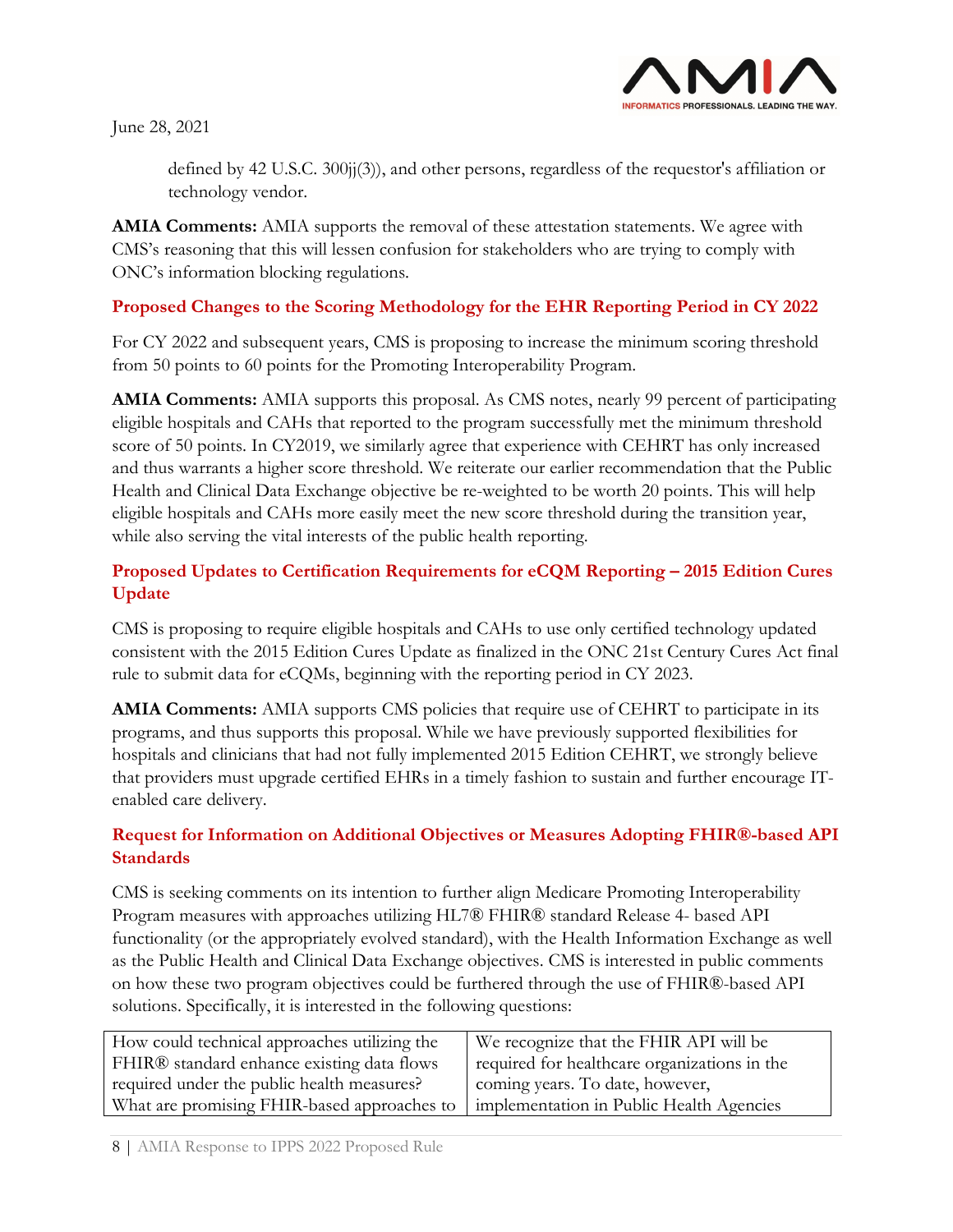

| public health reporting use cases that ONC and<br>CMS should explore for potential future<br>consideration as part of the Promoting<br>Interoperability program and the ONC Health<br>IT Certification Program? | (PHAs) and their respective systems has been<br>very limited. We note that the FHIR API faces<br>several challenges in PHA implementation,<br>including but not limited to:<br>Lack of targeted funding of FHIR<br>implementation at PHAs;<br>The markets for many PHA systems are<br>small and advancing to new standards,<br>like FHIR, without a specific funding<br>initiative will likely be slow;<br>• There is currently no requirement for<br>FHIR API implementation;<br>There are functional non-FHIR based<br>implementations that would need to be<br>removed and replaced for complete<br>FHIR support; and<br>The FHIR API by itself does not<br>$\bullet$<br>naturally support the reporting of<br>specific healthcare data to organizations<br>that have limits on the data they need to<br>- and are legally allowed to - receive. |
|-----------------------------------------------------------------------------------------------------------------------------------------------------------------------------------------------------------------|-----------------------------------------------------------------------------------------------------------------------------------------------------------------------------------------------------------------------------------------------------------------------------------------------------------------------------------------------------------------------------------------------------------------------------------------------------------------------------------------------------------------------------------------------------------------------------------------------------------------------------------------------------------------------------------------------------------------------------------------------------------------------------------------------------------------------------------------------------|
|                                                                                                                                                                                                                 | There is certainly promise in having a<br>consistent FHIR API available on EHRs. The<br>eCR Now FHIR App <sup>4</sup> already utilizes the EHR<br>FHIR API to convey electronic case reporting<br>capabilities to EHRs that have not already<br>developed them. However, even this<br>implementation currently transforms retrieved<br>FHIR data so that it can be consumed by<br>public health systems. As things currently<br>stand, we anticipate a long path to broad FHIR<br>adoption at PHAs and needs for data<br>transformations for some time to come.                                                                                                                                                                                                                                                                                     |
| To what degree are PHAs and individual states                                                                                                                                                                   | A critical issue to explore is the currently                                                                                                                                                                                                                                                                                                                                                                                                                                                                                                                                                                                                                                                                                                                                                                                                        |
| currently exploring API-based approaches to                                                                                                                                                                     | limited availability of data through USCDI-                                                                                                                                                                                                                                                                                                                                                                                                                                                                                                                                                                                                                                                                                                                                                                                                         |
| conducting public health registry reporting?                                                                                                                                                                    | compliant EHR APIs. We again stress that                                                                                                                                                                                                                                                                                                                                                                                                                                                                                                                                                                                                                                                                                                                                                                                                            |
| What other factors do stakeholders see as                                                                                                                                                                       | emphasis must be placed on expanding USCDI                                                                                                                                                                                                                                                                                                                                                                                                                                                                                                                                                                                                                                                                                                                                                                                                          |
| critical factors to adopting FHIR®-based                                                                                                                                                                        | and the APIs to support data classes and data                                                                                                                                                                                                                                                                                                                                                                                                                                                                                                                                                                                                                                                                                                                                                                                                       |
| approaches?                                                                                                                                                                                                     | elements important to public health reporting.                                                                                                                                                                                                                                                                                                                                                                                                                                                                                                                                                                                                                                                                                                                                                                                                      |
|                                                                                                                                                                                                                 | It is also important to note that the                                                                                                                                                                                                                                                                                                                                                                                                                                                                                                                                                                                                                                                                                                                                                                                                               |

<span id="page-8-0"></span><sup>4</sup> <https://ecr.aimsplatform.org/ecr-now-fhir-app>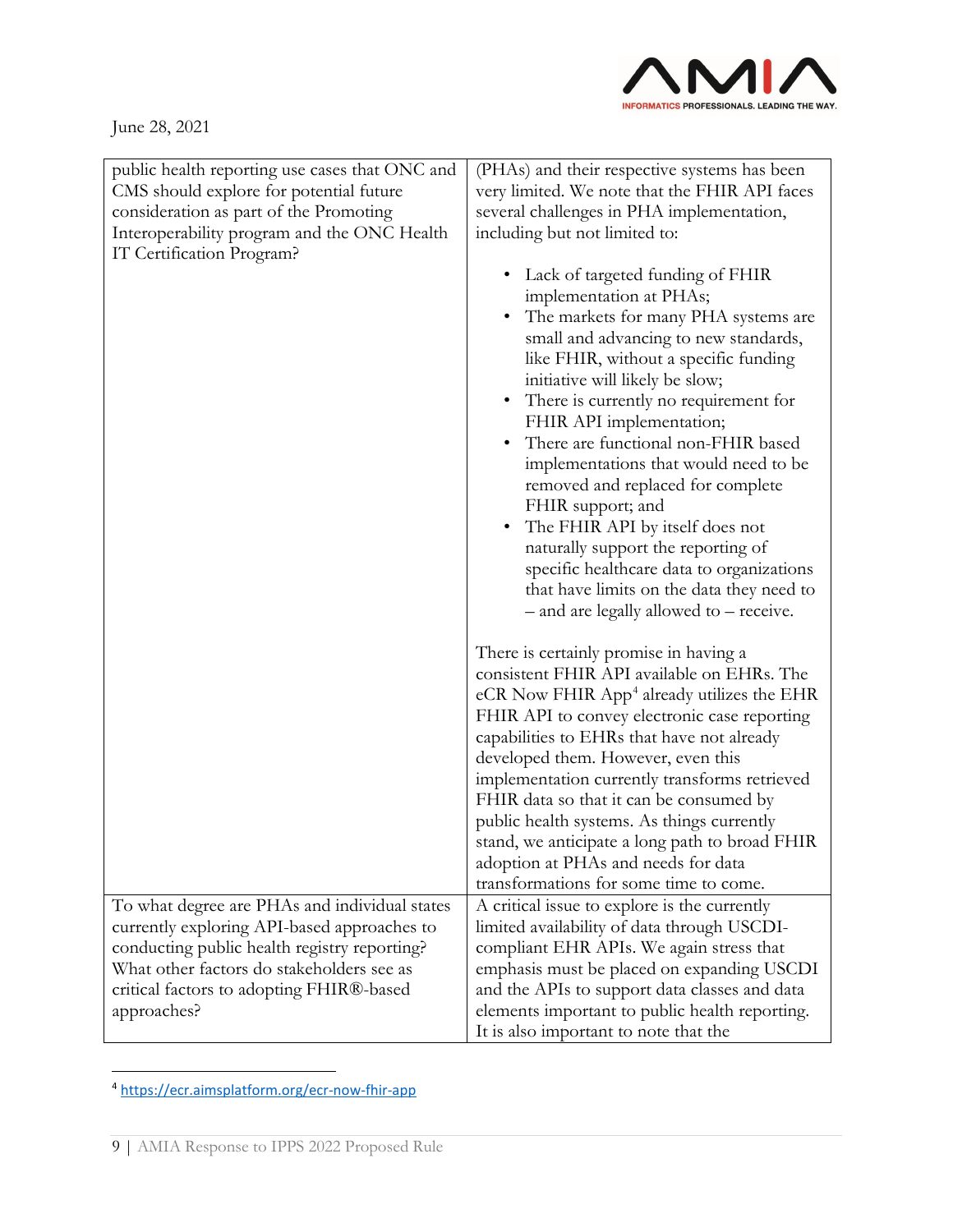



|                                                                                                                                                                                                                                                                                | Immunization information systems (IIS)<br>community's preferred transport standard,<br>SOAP/Web Services and the CDC WSDL, is<br>an API, but with V2 rather than FHIR. Any<br>significant changes to interoperability in the<br>immunization community should accommodate<br>the need for long timelines for adoption.<br>Individual IIS have hundreds, if not thousands<br>of data exchange partners they work with, and<br>an internal shift may require those interfaces to<br>change; this is significant work, even if the<br>change is positive or more standards-based.                                                                                                                                                                                                                                                                                                                                                                                                                                                                                                                                                                                                  |
|--------------------------------------------------------------------------------------------------------------------------------------------------------------------------------------------------------------------------------------------------------------------------------|---------------------------------------------------------------------------------------------------------------------------------------------------------------------------------------------------------------------------------------------------------------------------------------------------------------------------------------------------------------------------------------------------------------------------------------------------------------------------------------------------------------------------------------------------------------------------------------------------------------------------------------------------------------------------------------------------------------------------------------------------------------------------------------------------------------------------------------------------------------------------------------------------------------------------------------------------------------------------------------------------------------------------------------------------------------------------------------------------------------------------------------------------------------------------------|
| What potential policy and program changes in<br>CMS and other HHS programs could reduce<br>health care provider and health IT developer<br>burden related to measures under the Health<br>Information Exchange and the Public Health<br>and Clinical Data Exchange objectives? | Expansion of EHR APIs is critical to<br>accessing the reporting data needed to<br>fully automate Public Health reporting.<br>IIS and other public health programs<br>need support to create a system of<br>infrastructure like the Reportable<br>Conditions Knowledge Management<br>System (RCKMS), MedMorph, and the<br>Immunization Gateway that programs<br>can use to achieve interoperability more<br>easily and that reduces the burden on<br>providers contributing to and accessing<br>consolidated population-level data.<br>Finally, the current state of FHIR<br>resources may be inadequate to support<br>CMS's interests, as they relate to<br>outcome measures and public health<br>reporting. Further, pushing to an all-<br>FHIR framework may be limiting in<br>unintended ways. CMS should look to<br>adopt objectives and measures that<br>reflect the desired evolution to FHIR-<br>based reporting, with FHIR-based<br>objectives that complement or augment<br>existing reporting infrastructures. CMS<br>should additionally recognize that the<br>various state and federal public health<br>reporting infrastructures will need to<br>evolve, as well. |

# **Request for Information on a Patient Access Outcomes Measures**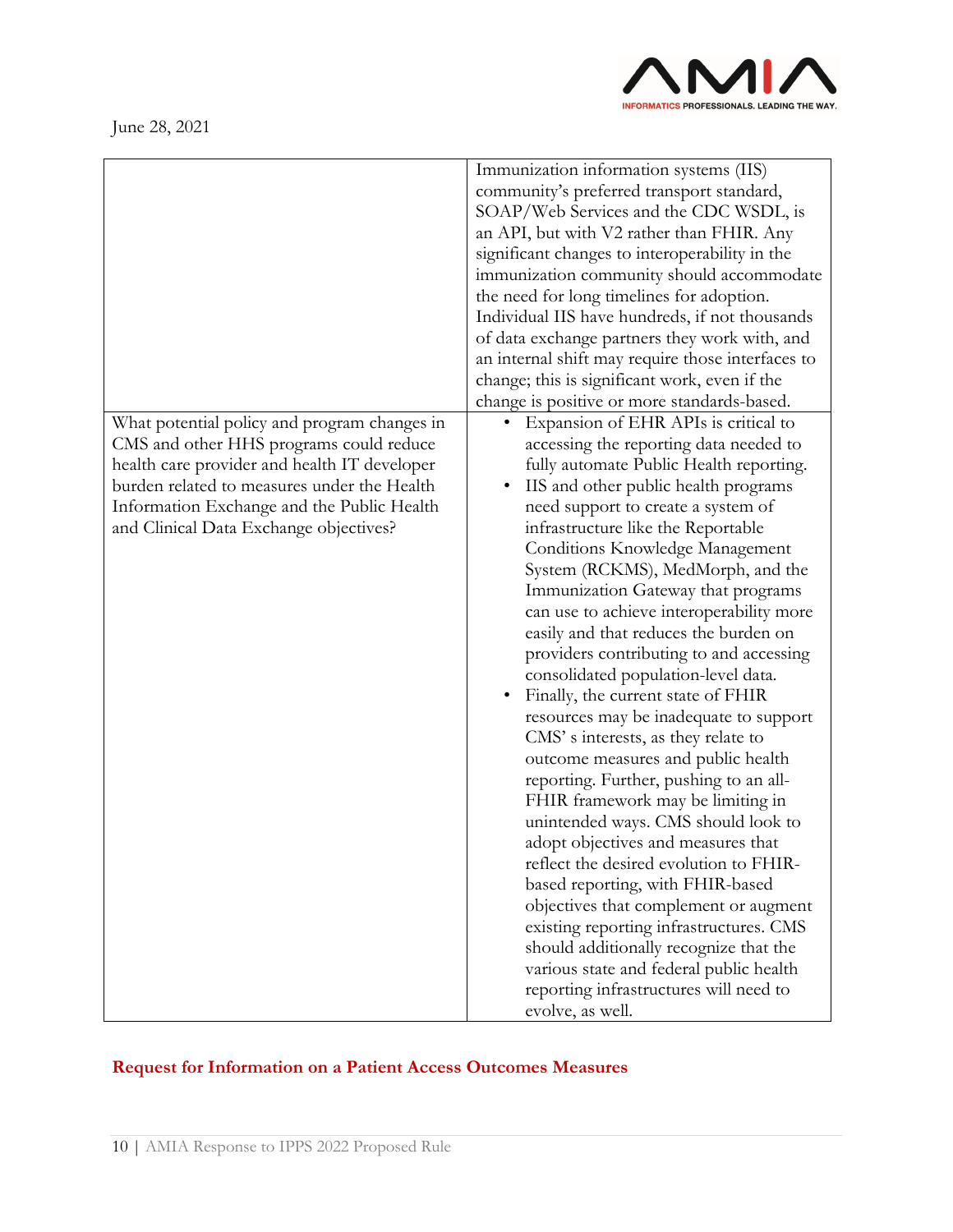

CMS is seeking comments surrounding changes to the Medicare Promoting Interoperability Program and related efforts which could better target patient access outcomes related to use of patient portals or third-party application(s). This request for information is an opportunity to garner general interest, solicit stakeholder feedback on how to best evaluate issues of patient behavior, and to explore additional key outcome variables to capture for measurement. Specifically, CMS is looking for feedback on the following questions:

| What do stakeholders believe would be useful<br>ways to measure patients' access to their<br>electronic health information using health IT<br>methods such as patient portals and/or third-<br>party applications? What actionable figures<br>related to users' medical record behavior,<br>including but not limited to, the frequency of<br>logins, number of messages sent, or lab results<br>viewed could be captured? | We believe that any metrics used to measure<br>patients' access to the electronic health<br>information should be those that research has<br>shown improve health outcomes. These should<br>certainly include patient-generated health data<br>that aid in ongoing care and/or monitoring,<br>such as caloric intake, patient interaction with<br>instructions, appointments made or canceled,<br>prescriptions renewed, and data derived from<br>patient wearable devices. Other actionable<br>figures should include patient portal activation<br>(both from the patient directly and via a proxy)<br>and the presence of training programs and<br>materials for patients to activate patient portals.                                                                                                             |
|----------------------------------------------------------------------------------------------------------------------------------------------------------------------------------------------------------------------------------------------------------------------------------------------------------------------------------------------------------------------------------------------------------------------------|----------------------------------------------------------------------------------------------------------------------------------------------------------------------------------------------------------------------------------------------------------------------------------------------------------------------------------------------------------------------------------------------------------------------------------------------------------------------------------------------------------------------------------------------------------------------------------------------------------------------------------------------------------------------------------------------------------------------------------------------------------------------------------------------------------------------|
| How effectively is the Medicare Promoting                                                                                                                                                                                                                                                                                                                                                                                  | We note that the Provide Patients Electronic                                                                                                                                                                                                                                                                                                                                                                                                                                                                                                                                                                                                                                                                                                                                                                         |
| Interoperability Program currently measuring<br>the use of health IT-enabled processes to<br>improve patient outcomes? What measures in<br>the current program are most relevant to<br>patient outcomes?                                                                                                                                                                                                                   | Access to Their Health Information measure is<br>the only one in the Promoting Interoperability<br>Program that has an explicit patient focus.<br>However, this alone is insufficient to measure<br>patient outcomes. Further, the existing<br>measures are all process measures, so there are<br>no measures that help understand patient<br>outcomes. There is opportunity, however, to<br>document, report, and understand outcomes<br>not only with regards to patient access, but<br>electronic prescribing with associated PDMP<br>query for controlled substances and clinical<br>decision support for all medication orders and<br>prescribing. For example, medication-<br>medication interactions certainly benefits<br>patients, which Leapfrog has shown is<br>measurable and quantifiable. <sup>5</sup> |
| Should we consider requiring providers to                                                                                                                                                                                                                                                                                                                                                                                  | We believe that this would be a reasonable                                                                                                                                                                                                                                                                                                                                                                                                                                                                                                                                                                                                                                                                                                                                                                           |
| maintain a record of third-party applications                                                                                                                                                                                                                                                                                                                                                                              | request of hospitals and CAHs. However,                                                                                                                                                                                                                                                                                                                                                                                                                                                                                                                                                                                                                                                                                                                                                                              |
| which patients have used to access their patient                                                                                                                                                                                                                                                                                                                                                                           | rather than simply "assess[ing] patient usage of                                                                                                                                                                                                                                                                                                                                                                                                                                                                                                                                                                                                                                                                                                                                                                     |

<span id="page-10-0"></span><sup>5</sup> <https://ratings.leapfroggroup.org/measure/hospital/medication-reconciliation>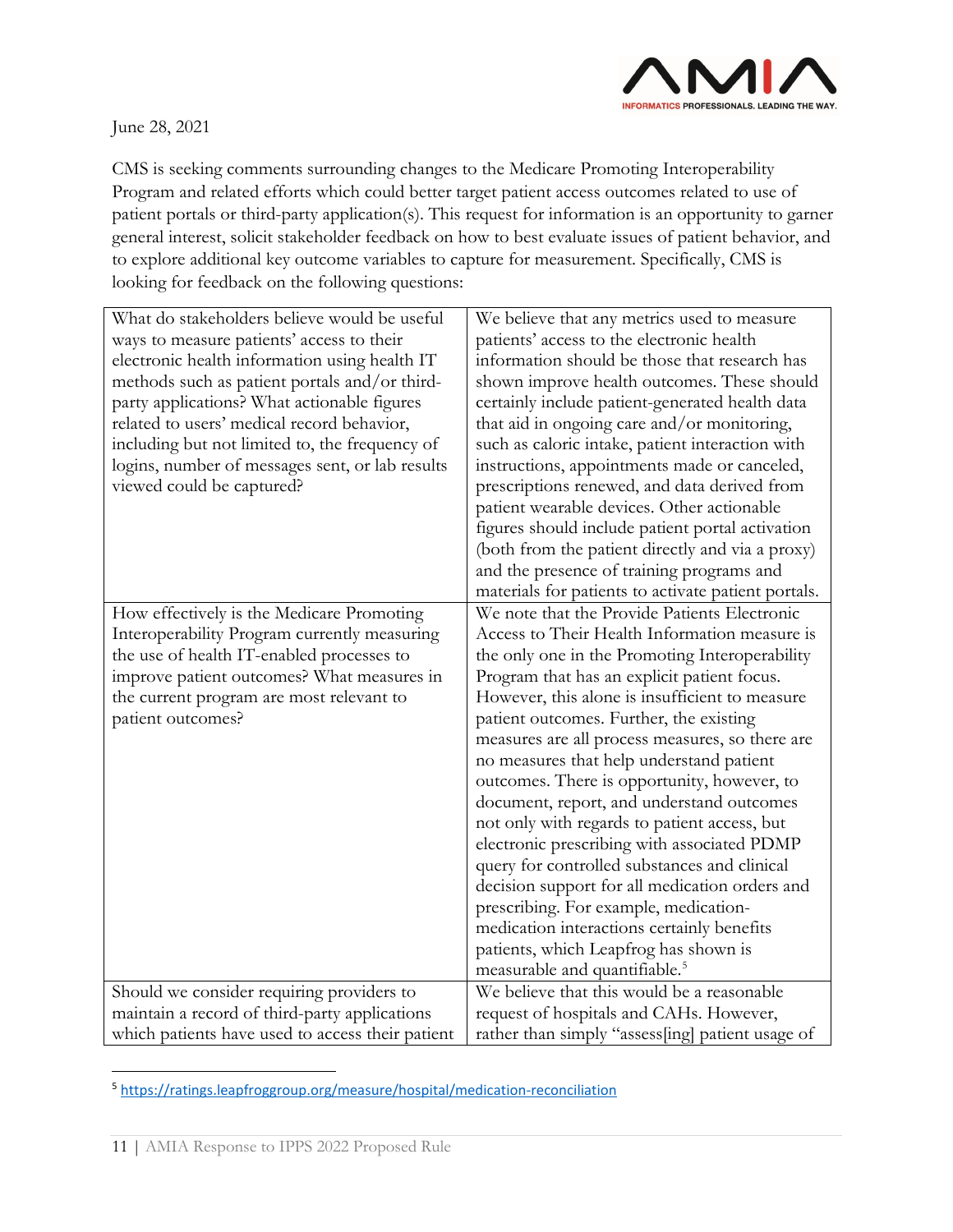

| health information through APIs incorporated<br>within certified technology so that this<br>information could be used to assess patient<br>usage of these applications?                                                                                                                                                                                                                                                                                                                                                                                                                                   | these applications," we recommend CMS also<br>focus on third-party apps that follow robust<br>cybersecurity practices, give patients maximum<br>control over their data, and ultimately provide<br>value without provider or EHR vendor<br>disruption. Health systems could work with<br>their vendors to curate a list of third-party<br>applications or maintain their own FHIR server<br>with a list of vetted applications.                                                                                                                                                                                                                                                                                                                                                                         |
|-----------------------------------------------------------------------------------------------------------------------------------------------------------------------------------------------------------------------------------------------------------------------------------------------------------------------------------------------------------------------------------------------------------------------------------------------------------------------------------------------------------------------------------------------------------------------------------------------------------|---------------------------------------------------------------------------------------------------------------------------------------------------------------------------------------------------------------------------------------------------------------------------------------------------------------------------------------------------------------------------------------------------------------------------------------------------------------------------------------------------------------------------------------------------------------------------------------------------------------------------------------------------------------------------------------------------------------------------------------------------------------------------------------------------------|
|                                                                                                                                                                                                                                                                                                                                                                                                                                                                                                                                                                                                           | We also note that the pending Proposed<br>Modifications to the HIPAA Privacy Rule to<br>Support, and Remove Barriers to, Coordinated<br>Care and Individual Engagement <sup>6</sup> proposes to<br>create a separate set of provisions for the right<br>of an individual to direct copies of PHI to a<br>third party. If this is finalized, we expect<br>hospitals to be maintaining a record of such<br>third-party applications anyway. Should CMS<br>create a new requirement to maintain this<br>record for Promoting Interoperability purposes,<br>then it should coordinate compliance timelines<br>with the HHS Office of Civil Rights.                                                                                                                                                          |
| What are specific technologies, capabilities, or<br>system features (beyond those currently<br>addressed in the Medicare Promoting<br>Interoperability Program) that can increase<br>patient utilization of tools to access their health<br>information? How do these technologies and<br>features support improved access or usability<br>within EHR systems and other applications (for<br>instance, alternate authentication technologies<br>that can simplify consumer logon)? How could<br>CMS reward health care providers for higher<br>adoption rates and use of these available<br>technologies? | A major barrier preventing patient utilization of<br>tools to access their health information is lack<br>of digital literacy. We recommend that CMS<br>work with CMMI to create a payment model<br>that incentivizes patient portal use, similar to<br>the Medicare Diabetes Prevention Program. <sup>7</sup><br>Such a program could require certain Medicare<br>beneficiaries to attend training sessions and<br>demonstrate certain competencies in patient<br>portal use that can lead to improved outcomes.<br>Another option is for CMS to create an<br>alternative measure – or ideally allow an<br>Inpatient Improvement Activity - that can be<br>reported instead of Provide Patients Electronic<br>Access to Their Health Information measure.<br>Such a measure or activity can require the |

<span id="page-11-0"></span><sup>6</sup> [https://www.federalregister.gov/documents/2021/03/10/2021-05021/modifications-to-the-hipaa-privacy-rule](https://www.federalregister.gov/documents/2021/03/10/2021-05021/modifications-to-the-hipaa-privacy-rule-to-support-and-remove-barriers-to-coordinated-care-and)[to-support-and-remove-barriers-to-coordinated-care-and](https://www.federalregister.gov/documents/2021/03/10/2021-05021/modifications-to-the-hipaa-privacy-rule-to-support-and-remove-barriers-to-coordinated-care-and)

<span id="page-11-1"></span><sup>7</sup> <https://innovation.cms.gov/files/fact-sheet/mdpp-billpymnfs-2020.pdf>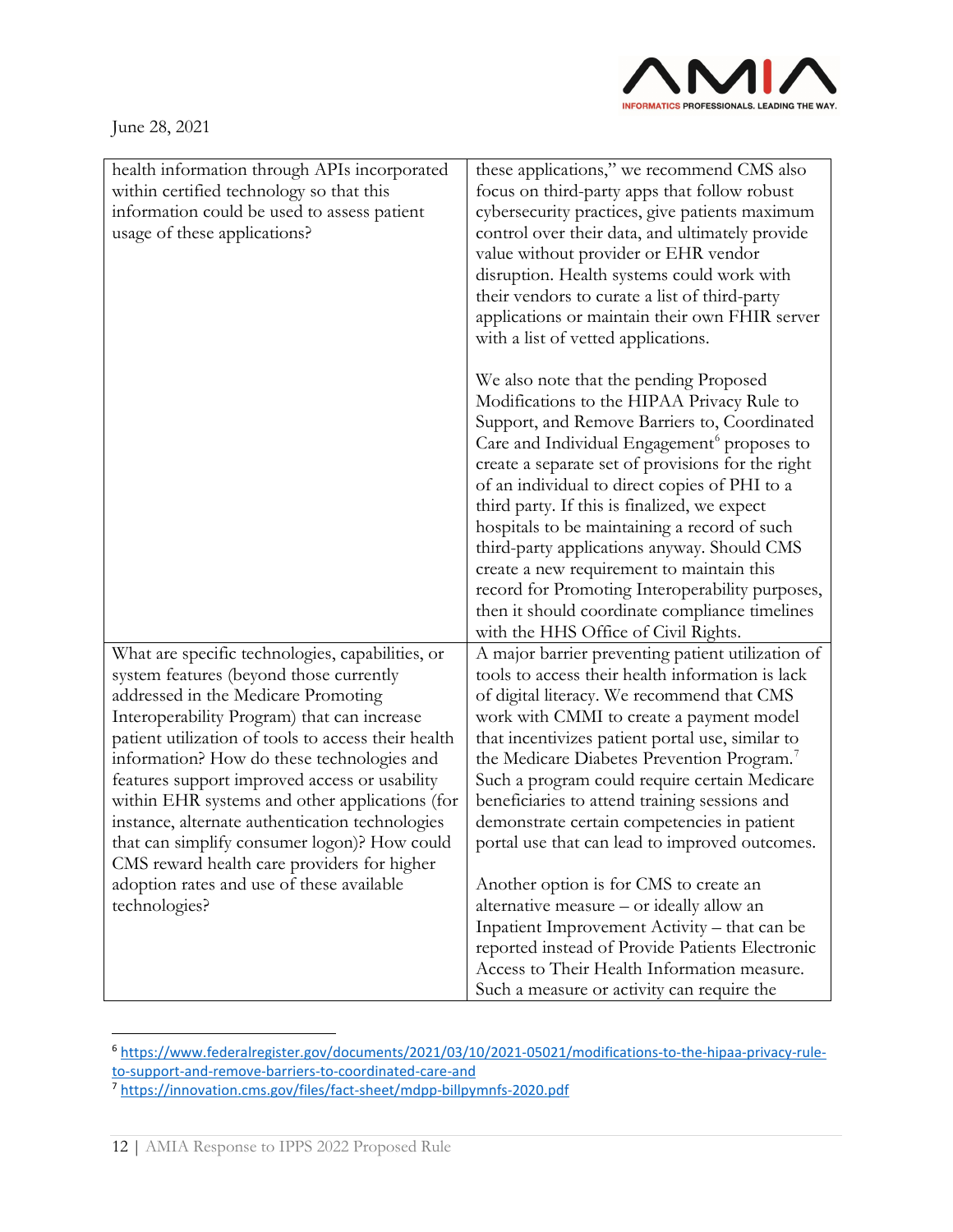

|                                                                                                       | eligible hospital or CAH to provide culturally<br>competent in-person training in or automated<br>navigation of accessing and using a patient<br>portal or other technologies that can access a<br>patient health information.                                                                                                                                                                                                                                                                                                                                                                                                                                                                                                                                                                                                                                                                   |
|-------------------------------------------------------------------------------------------------------|--------------------------------------------------------------------------------------------------------------------------------------------------------------------------------------------------------------------------------------------------------------------------------------------------------------------------------------------------------------------------------------------------------------------------------------------------------------------------------------------------------------------------------------------------------------------------------------------------------------------------------------------------------------------------------------------------------------------------------------------------------------------------------------------------------------------------------------------------------------------------------------------------|
|                                                                                                       | Overall, patients do and will further utilize tools<br>to access their health information if those tools<br>are easy to use and $-$ most importantly $-$<br>provide value for them. The requirement for<br>digital literacy is inversely related to<br>usability. CMS's Blue Button project, along<br>with evolving requirements that payers provide<br>FHIR-based access to any patient's health<br>information they host <sup>8</sup> will open access to<br>those data. Further regulatory levers (e.g.<br>Certification, requirements to conform to<br>standards) should be required to optimize the<br>value derived from payer APIs. The continued<br>fragmentation of a patient's health information<br>across payer and provider data systems, as<br>exacerbated by poor or non-existent<br>interoperability remains, however, the major<br>frustration for patients seeking their data. |
| What are key administrative processes that                                                            | Prior authorization requirements would                                                                                                                                                                                                                                                                                                                                                                                                                                                                                                                                                                                                                                                                                                                                                                                                                                                           |
| could benefit from more efficient electronic                                                          | undoubtedly benefit from more efficient                                                                                                                                                                                                                                                                                                                                                                                                                                                                                                                                                                                                                                                                                                                                                                                                                                                          |
| workflows? How could CMS measure and                                                                  | electronic workflows. CMS already recognized<br>this in its Reducing Provider and Patient                                                                                                                                                                                                                                                                                                                                                                                                                                                                                                                                                                                                                                                                                                                                                                                                        |
| reward participating eligible hospitals or CAHs<br>for either greater uptake of patient portal access | Burden by Improving Prior Authorization                                                                                                                                                                                                                                                                                                                                                                                                                                                                                                                                                                                                                                                                                                                                                                                                                                                          |
| or subsequent health outcomes?                                                                        | Processes, and Promoting Patients' Electronic                                                                                                                                                                                                                                                                                                                                                                                                                                                                                                                                                                                                                                                                                                                                                                                                                                                    |
|                                                                                                       | Access to Health Information proposed rule                                                                                                                                                                                                                                                                                                                                                                                                                                                                                                                                                                                                                                                                                                                                                                                                                                                       |
|                                                                                                       | (CMS-9123-P) from December 2020. We urge                                                                                                                                                                                                                                                                                                                                                                                                                                                                                                                                                                                                                                                                                                                                                                                                                                                         |
|                                                                                                       | CMS to complete its review of this rule and                                                                                                                                                                                                                                                                                                                                                                                                                                                                                                                                                                                                                                                                                                                                                                                                                                                      |
|                                                                                                       | consider ways to address the underlying causes                                                                                                                                                                                                                                                                                                                                                                                                                                                                                                                                                                                                                                                                                                                                                                                                                                                   |
|                                                                                                       | of prior authorization burden. <sup>9</sup>                                                                                                                                                                                                                                                                                                                                                                                                                                                                                                                                                                                                                                                                                                                                                                                                                                                      |

# **Request for Information on Clinical Notes**

CMS seeking feedback on changes we can make that will better support the goals of the OpenNotes movement to ensure that clinical notes are widely available to patients. Given the implementation of

<span id="page-12-0"></span><sup>8</sup> <https://www.cms.gov/about-cms/obrhi/faqs/faqs>

<span id="page-12-1"></span><sup>9</sup> [https://www.amia.org/sites/default/files/AMIA-Response-to-CMS-Reducing-Provider-and-Patient-Burden-](https://www.amia.org/sites/default/files/AMIA-Response-to-CMS-Reducing-Provider-and-Patient-Burden-NPRM.pdf)[NPRM.pdf](https://www.amia.org/sites/default/files/AMIA-Response-to-CMS-Reducing-Provider-and-Patient-Burden-NPRM.pdf)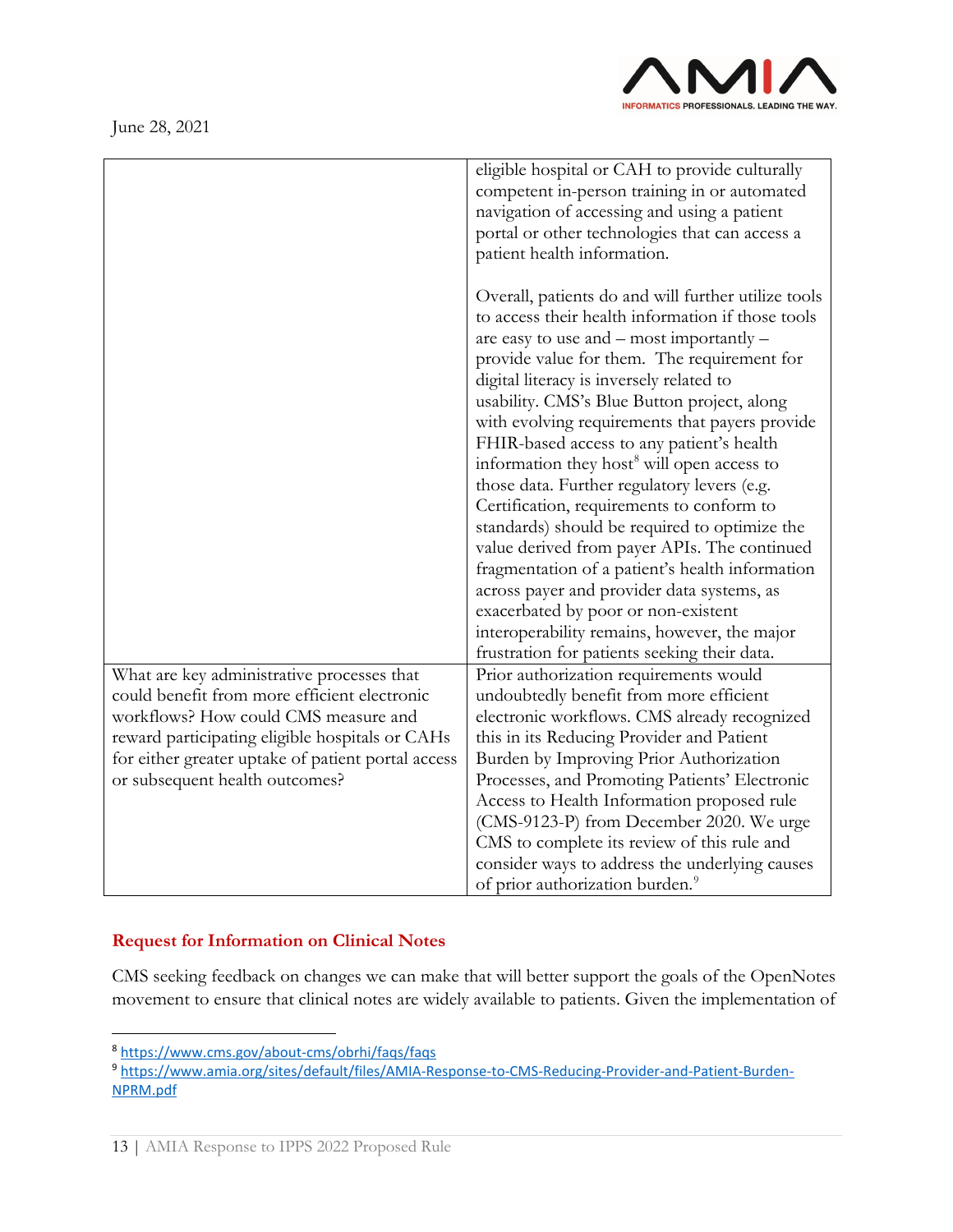

updates to certified technology, as previously described, that support the Provide Patients Access to their Health Information measure, are there additional changes to this measure, or other program guidance, which could further facilitate ensuring clinical notes are available to patients consistent with the goals of the OpenNotes movement? CMS is also seeking stakeholder feedback on the development of a required and independently scored measure for the Medicare Promoting Interoperability Program to allocate points for the use of "clinical note" types supported by certified health IT. Finally, CMS is seeking comment on the types of clinical notes that are commonly sought, but not easily accessible to patients.

**AMIA Comments:** We note that under the 21<sup>st</sup> Century Cures Act information blocking regulations, the eight types of clinical notes outlined in the United States Core Data for Interoperability (USCDI) must be shared free of charge to patients upon request. We thus do not believe there should be an independently scored measure in the Promoting Interoperability Program.

As for other types of clinical notes that are commonly sought, but not easily accessible to patients, pathology and lab results that are not locally available often prove more difficult to access. Additionally, there are varying state laws with regards to who and when one is permitted to access adolescent health information.

# **Advancing to Digital Quality Measurement and the Use of Fast Healthcare Interoperability Resources (FHIR) in Hospital Quality Programs – Request for Information**

CMS aims to move fully to digital quality measurement by 2025. They also continue to evolve the Medicare Promoting Interoperability Program's focus on the use of certified electronic health record (EHR) technology, from an initial focus on electronic data capture to enhancing information exchange and expanding quality measurement. However, reporting data for quality measurement via EHRs remains burdensome, and its current approach to quality measurement does not readily incorporate emerging data sources such as patient-reported outcomes (PRO) and patient-generated health data (PGHD).

**AMIA Comments:** We appreciate CMS's ambitious goal of moving to full digital quality measurement by 2025. CMS rightly notes that the Promoting Interoperability Program's focus should be the use of certified electronic health record (EHR) technology to improve patient outcomes, rather than measurement of the use of the technology. Further, we are pleased that CMS seeks to promote the standardized aggregation of patient level data across multiple health care systems for quality improvement.

We reiterate our position that CMS phase out required numerator/denominator-driven measurement through the Promoting Interoperability Program. However, if CMS intends to move towards a FHIR-based electronic measure construct, then we recommend that that it augment and enable such digital quality measurement by permitting focused activity-based approaches (as we specify below) that place emphasis on data necessary to construct the new measures. We believe that it would be a mistake to continue designing technology exclusively according to the imperative of capturing a numerator and denominator for tasks as varied and complex as clinical care. Aside from a bevy of analyses comparing functionalities across settings and geographies, it is not clear what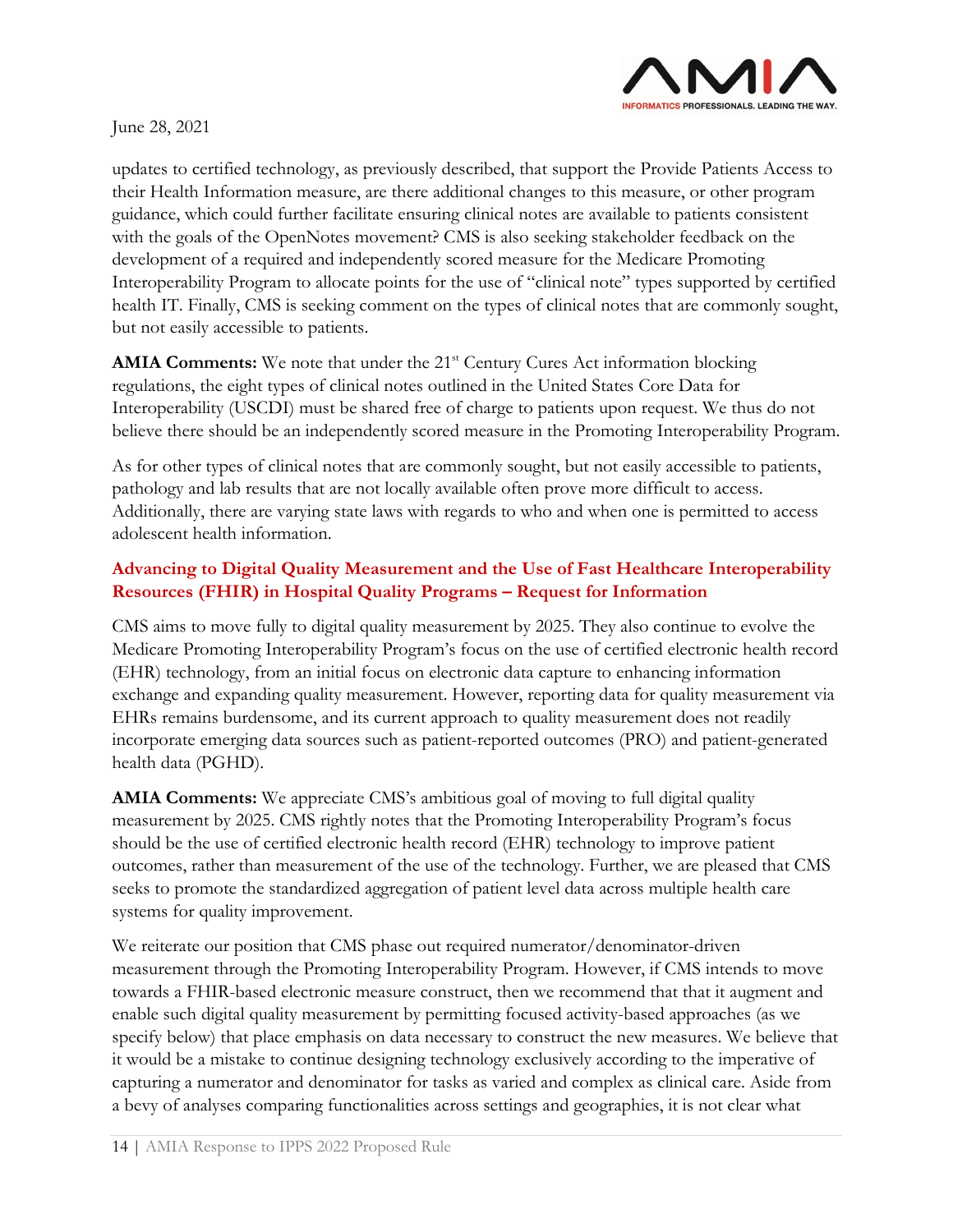

actionable insights have been derived from much of the MU administrative data. The threshold parameters enabled by a numerator/denominator compliance schema created dozens of fluctuating requirements leading to short-term workarounds and administrative burden.

Further, we note another issue with numerator/denominator-driven measurement is how to score a given institution if the only data available is artifactual patient data left behind from multiple contacts with several disparate health care systems.

We believe that an activity-based approach will enable organizations to demonstrate clinically meaningful use of health IT for their specific patient populations and priorities without forcing novel enactment strategies. This approach should replace functional measures prescribed by CMS with clinically-relevant Inpatient Improvement Activities (IIAs) according to both local/regional priority and HHS strategy. IIAs would be similar to the Merit-based Incentive Payment System (MIPS) construct of Improvement Activities for eligible clinicians, yet scaled appropriately – in size, complexity, and impact – for inpatient settings. Ideally, these IIAs would:

- Require the most recent Edition of Certified EHR Technology (CEHRT);
- Align with a small number of broad strategic priorities established by HHS;
- Be hospital-developed with a description of expected data inputs, processing, and action steps, with an assessment of impact;
- Align with the patient care activities of hospitals' credentialed and admitting physicians, who may also participate in MIPS;
- Involve a high percentage of all clinicians that care or patients in facility; and
- Be posted publicly for purposes of transparency

We recognize the difficulty in crafting a program relevant to an array of inpatient settings across the country, so we further recommend that pilots be initiated through the CMS Innovation Center (CMMI) to understand what systems and controls are needed to support this program. As part of its dQM goal, we recommend CMS aim to establish an IIA option for eligible hospitals or CAHs by 2025.

### **Definition of Digital Quality Measures**

CMS previously noted dQMs use "sources of health information that are captured and can be transmitted electronically and via interoperable systems." In this RFI, they seek input on future elaboration that would define a dQM as a software that processes digital data to produce a measure score or measure scores. They also note that dQMs are intended to improve the patient experience including quality of care, improve the health of populations, and/or reduce costs.

CMS also seeks feedback on how leveraging advances in technology (for example, FHIR APIs) to access and electronically transmit interoperable data for dQMs could reinforce other activities to support quality measurement and improvement.

|  | Do you have feedback on the $dQM$ definition? $\parallel$ We request clarification on whether CMS |  |
|--|---------------------------------------------------------------------------------------------------|--|
|--|---------------------------------------------------------------------------------------------------|--|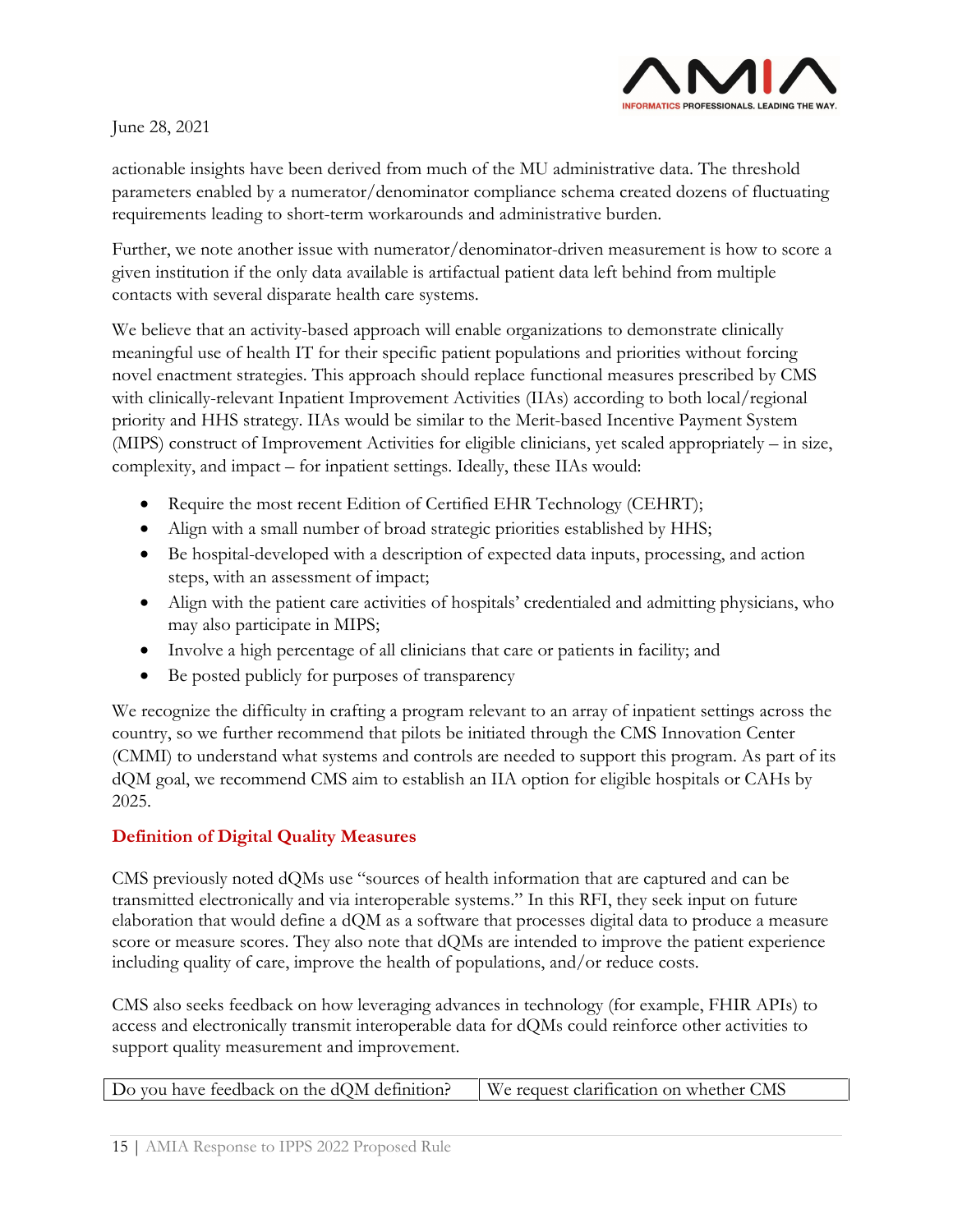

|                                                                                             | intends to develop its own software to perform<br>measure calculations. If so, then we believe that<br>defining dQMs as "a software that processes<br>digital data" will cause confusion among<br>stakeholders, when the results of such software<br>are what is primarily desirable. We recommend a<br>separate definition of "dQM software" and a<br>new definition of dQMs as, "measures that<br>emphasize the use of data available in EHRs,<br>gathered in the routine process of care." |
|---------------------------------------------------------------------------------------------|-----------------------------------------------------------------------------------------------------------------------------------------------------------------------------------------------------------------------------------------------------------------------------------------------------------------------------------------------------------------------------------------------------------------------------------------------------------------------------------------------|
|                                                                                             | We note that data from other health IT systems<br>may still be required to augment EHR data.<br>Further, data used to compile quality measures<br>should be able to be queried in its native<br>environment in a computable and semantically                                                                                                                                                                                                                                                  |
|                                                                                             | interoperable fashion. We thus affirm that<br>access to multiple data sources, rapid cycle<br>feedback allowing data from non-local sources<br>to inform local clinical decision support and                                                                                                                                                                                                                                                                                                  |
|                                                                                             | population health care gap identification, and<br>alignment of programmatic requirements across<br>all actors generating, acquiring, or hosting                                                                                                                                                                                                                                                                                                                                               |
|                                                                                             | personal health information, will better support<br>outcome measurement and improvement.                                                                                                                                                                                                                                                                                                                                                                                                      |
| Does this approach to defining and deploying<br>dQMs to interface with FHIR-based APIs seem | While we believe that FHIR-based APIs are<br>promising, CMS should be aware that not all                                                                                                                                                                                                                                                                                                                                                                                                      |
| promising? We also welcome more specific                                                    | quality measures are available via FHIR. True                                                                                                                                                                                                                                                                                                                                                                                                                                                 |
| comments on the attributes or functions to<br>support such an approach of deploying dQMs.   | quality measures, as opposed to measures that<br>are easy to capture but only measure a small<br>aspect of quality such as immunization status,                                                                                                                                                                                                                                                                                                                                               |
|                                                                                             | are not currently all available through FHIR.                                                                                                                                                                                                                                                                                                                                                                                                                                                 |
|                                                                                             | FHIR-based data management, access, and                                                                                                                                                                                                                                                                                                                                                                                                                                                       |
|                                                                                             | interoperability should be seen as evolutional,<br>augmenting and improving the extensive and                                                                                                                                                                                                                                                                                                                                                                                                 |
|                                                                                             | complex legacy data infrastructures                                                                                                                                                                                                                                                                                                                                                                                                                                                           |
|                                                                                             | implemented across every aspect of healthcare                                                                                                                                                                                                                                                                                                                                                                                                                                                 |
|                                                                                             | today. Presently, CMS's quality and outcome                                                                                                                                                                                                                                                                                                                                                                                                                                                   |
|                                                                                             | improvement programmatic objectives cannot                                                                                                                                                                                                                                                                                                                                                                                                                                                    |
|                                                                                             | be supported by FHIR alone.                                                                                                                                                                                                                                                                                                                                                                                                                                                                   |

# **Use of FHIR for Current eCQMs**

| Do you agree that a transition to FHIR-based                                                    | Yes, we believe that transition to FHIR-based |
|-------------------------------------------------------------------------------------------------|-----------------------------------------------|
| quality reporting can reduce burden on health IT   quality reporting, resulting in standardized |                                               |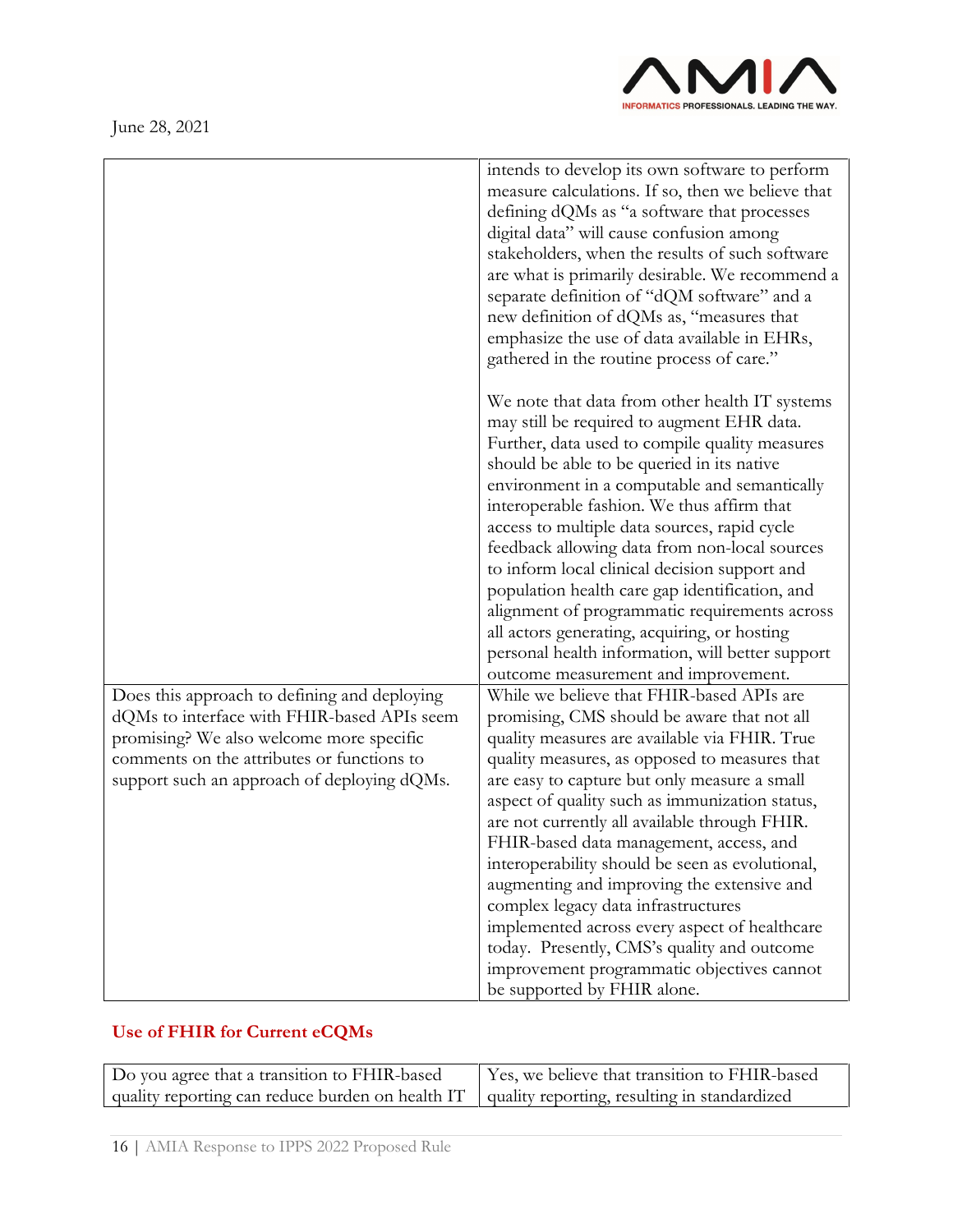

| vendors and providers?                                     | elements and data representation and automated                                                       |
|------------------------------------------------------------|------------------------------------------------------------------------------------------------------|
|                                                            | data extraction, will reduce complexity and                                                          |
|                                                            | associated vendor and provider burden.                                                               |
| Would access to near real-time quality measure             | Yes, consistent with our proposed definition of                                                      |
| scores benefit your practice?                              | dQMs above, we believe that it is not enough                                                         |
|                                                            | that a measure be deemed clinically appropriate                                                      |
|                                                            | for endorsement, but the measure also be                                                             |
|                                                            | demonstrably implementable in the clinical                                                           |
|                                                            | setting, balancing value with provider time                                                          |
|                                                            | required during visits, so that the measure can                                                      |
|                                                            | be collected, reported, and submitted                                                                |
|                                                            | automatically. Most importantly, however, near                                                       |
|                                                            | real-time quality measure scores are not as useful                                                   |
|                                                            | as real-time access to interoperable data made                                                       |
|                                                            | accessible to clinical decision support                                                              |
|                                                            | infrastructures.                                                                                     |
| What parts of the current CMS QRDA IGs                     | What causes the most burden is anything that                                                         |
| cause the most burden?                                     | requires work beyond what providers do to take                                                       |
|                                                            | care of patients. For example, providers can                                                         |
|                                                            | review and add a new problem list entry or                                                           |
|                                                            | medication, but unless they click "Problem list                                                      |
|                                                            | reviewed" in their EHR, they continue to see                                                         |
|                                                            | prompts to do so. Annual reviews and mapping                                                         |
|                                                            | of value set elements to local vocabularies adds                                                     |
|                                                            | to the burden, as well.                                                                              |
| What could we include in a CMS FHIR                        | The Reporting IGs have become lengthy and                                                            |
| Reporting IG to reduce burden on providers and<br>vendors? | complex. CMS should make efforts to improve                                                          |
|                                                            | clarity and reduce complexity. However, any                                                          |
|                                                            | such IG would be dependent on the definition                                                         |
|                                                            | of "quality" for the specific site. This is another<br>reason we believe that eligible hospitals and |
|                                                            | CAHs should have such leeway by having the                                                           |
|                                                            | option to report IIAs, and that CMS should                                                           |
|                                                            | ideally chart a course towards this participation                                                    |
|                                                            | framework in the long term.                                                                          |
| Do you agree that a transition to FHIR-based               | Limiting quality measure to FHIR elements                                                            |
| quality reporting can reduce burden on health IT           | could accomplish alignment. To the extent                                                            |
| vendors and providers?                                     | FHIR resources have been defined, data are                                                           |
|                                                            | then available for either function. Clinical                                                         |
|                                                            | concepts and observations are extremely                                                              |
|                                                            | nuanced and FHIR is still evolving to better                                                         |
|                                                            | capture that nuance. Thus, exclusive use of                                                          |
|                                                            | FHIR may impose limitations on data                                                                  |
|                                                            | availability. This is why believe that CMS should                                                    |
|                                                            | permit eligible hospitals and CAHs the option to                                                     |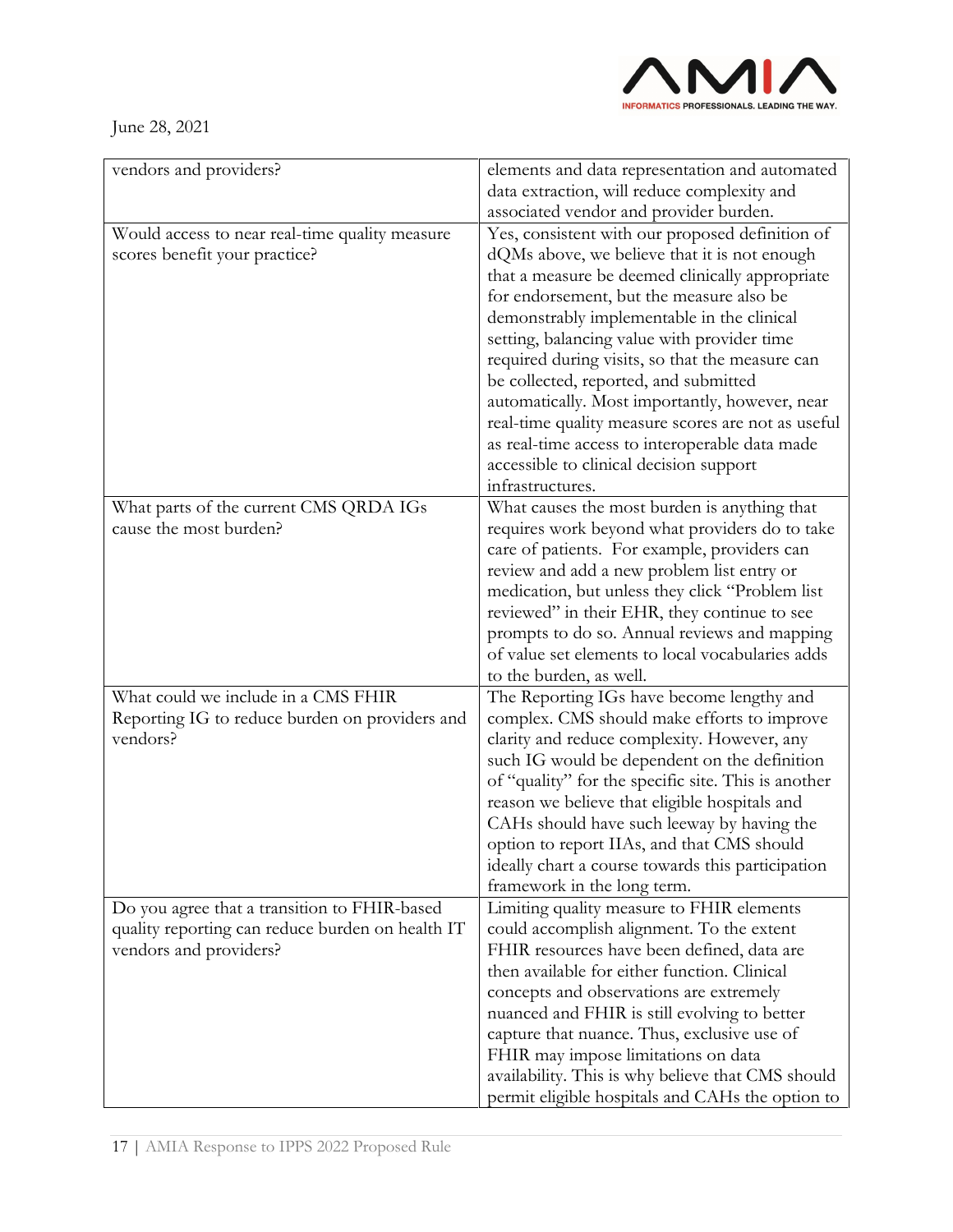

report IIAs.

#### **Changes Under Consideration to Advance Digital Quality Measurement: Actions in Four Areas to Transition to Digital Quality Measures by 2025.**

CMS is considering further modernization of the quality measurement enterprise in four major ways: (1) Leverage and advance standards for digital data and obtain all EHR data required for quality measures via provider FHIR-based APIs; (2) redesign its quality measures to be self-contained tools; (3) better support data aggregation; and (4) work to align measure requirements across our reporting programs, other Federal programs and agencies, and the private sector where appropriate.

**AMIA Comments:** If CMS proceeds with this framework, then we recommend it consider a preceding requirement, in that data captured as a by-product of clinical processes needs to be represented in accordance with FHIR standards. This would then make CMS's remaining aims possible. CMS has already expressed such a data capture precedent in its current definition of dQM as data "originating from sources of health information that are captured and can be transmitted electronically via interoperable systems." We note that this may be too limiting to be able to understand and improve some important clinical outcomes.

## **Leveraging and Advancing Standards for Digital Data and Obtaining all EHR Data Required for Quality Measures via Provider FHIR-based APIs**

| How important is a data standardization approach                       | This would be a highly desirable goal, so as                                                                                                                                                                                                                              |
|------------------------------------------------------------------------|---------------------------------------------------------------------------------------------------------------------------------------------------------------------------------------------------------------------------------------------------------------------------|
| that also supports inclusion of PGHD and other                         | to be able to automate the inclusion of such                                                                                                                                                                                                                              |
| currently non-standardized data?                                       | data.                                                                                                                                                                                                                                                                     |
| What are possible approaches for testing data<br>quality and validity? | Synthetic patient records, such as those<br>generated through Cypress <sup>10</sup> should be<br>evolved for FHIR-based data. A standard<br>dataset would be captured via usual clinical<br>workflows and then demonstrated to be<br>extracted via the relevant FHIR API. |

### **Redesigning Quality Measures to be Self-Contained Tools**

CMS is considering approaches for including quality measures that take advantage of standardized data and interoperability requirements that have expanded flexibility and functionality compared to CMS' current eCQMs. It is considering defining and developing dQM software as end-to-end measure calculation solutions that retrieve data from primarily FHIR-based resources maintained by providers, payers, CMS, and others; calculate measure score(s), and produce reports.

| How would this more open, agile strategy for      | This strategy would make the analytic results |
|---------------------------------------------------|-----------------------------------------------|
| end-to-end measure calculation facilitate broader | ("measure components") – either at an         |

<span id="page-17-0"></span><sup>10</sup> <https://ecqi.healthit.gov/tool/cypress>